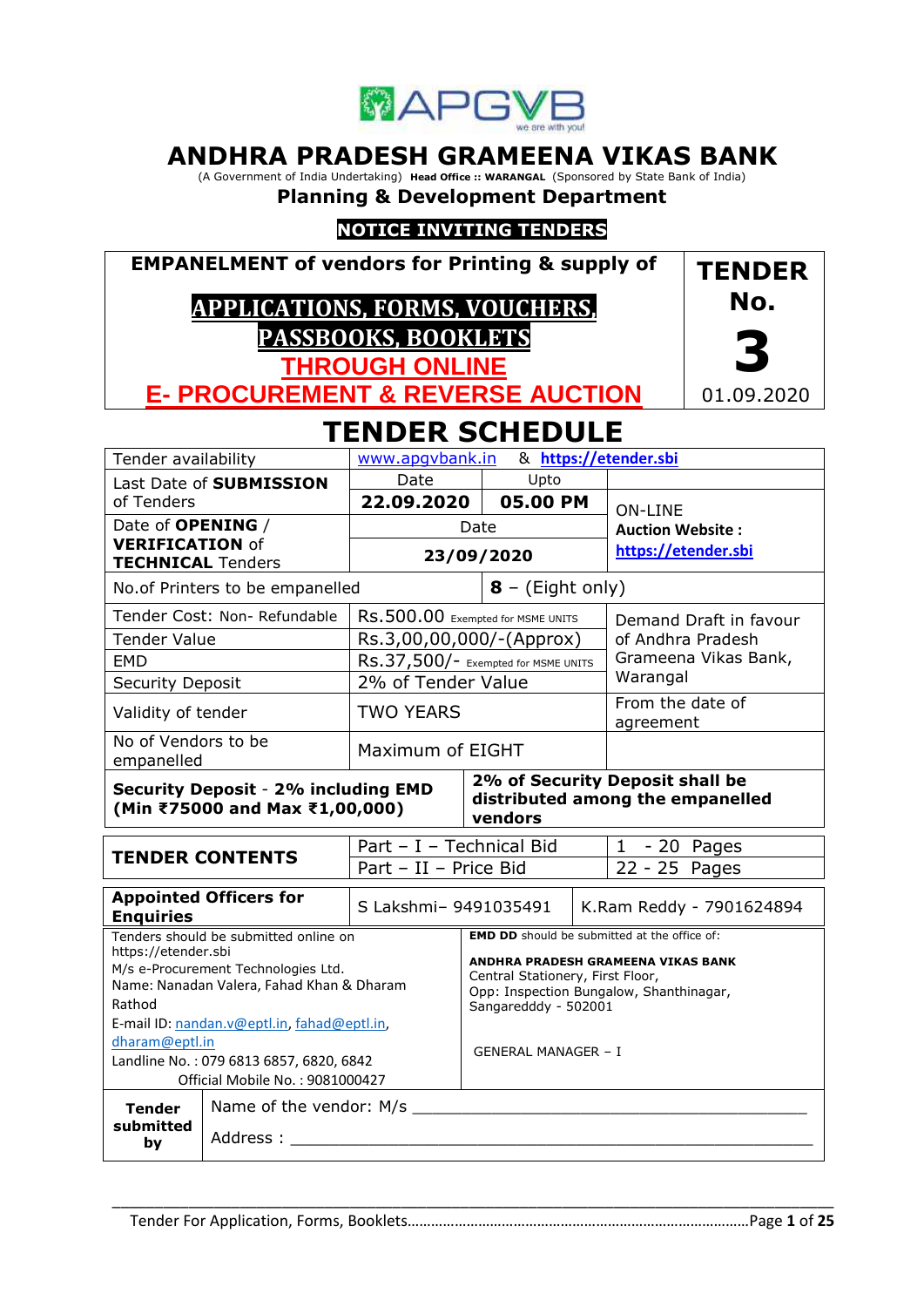| S.No                     | <b>CONTENTS</b>                                              | Page No.       |
|--------------------------|--------------------------------------------------------------|----------------|
| 1                        | <b>INTRODUCTION</b>                                          | 3              |
| $\mathbf{2}$             | Bidders' Eligibility Criteria                                | 3              |
| 3                        | Scope of Work                                                | $\overline{4}$ |
| 4                        | Tentative Requirements & empanelment of vendors              | 4              |
| 5                        | <b>INSTRUCTIONS TO BIDDERS</b>                               |                |
|                          | 5.1 RFP and Bid Submission                                   | 5              |
|                          | 5.2 Mode of submission of tender                             | $\overline{5}$ |
|                          | 5.3 Procedure of opening of tender                           | $\overline{6}$ |
|                          | 5.4 Decision of the Bank shall be final                      | 6              |
|                          | 5.5 Address for submission                                   | 6              |
|                          | 5.6 Change of Tender date in case of holiday                 | 6              |
|                          | 5.7 Cost of Bidding - Vendor to bear                         | 6              |
|                          | 5.8 Late Bids - Rejection                                    | 6              |
|                          | 5.9. Withdrawal / Amendment to RFP Contents 5.1.8            | 6              |
|                          | 5.10 Two Stage Bidding Process                               | $\overline{7}$ |
|                          | 5.11 Conditional Bid                                         | 8              |
|                          | 5.12 Rates quoted to be inclusive of all taxes               | 8              |
| 6                        | <b>BIDDING</b>                                               |                |
|                          | 6.1. Bidding                                                 | 8              |
|                          | 6.2. Second Stage of Bidding                                 | 8              |
| $\overline{\phantom{a}}$ | <b>BID FEATURES</b>                                          |                |
|                          | 7.1. Language of the Bid                                     | 8              |
|                          | 7.2. Bid Currency & Price Structure                          | 9              |
|                          | 7.3. Validity Period                                         | 9              |
|                          | 7.4. Format & Signing of Bid                                 | 9              |
|                          | 7.5. Technical / Commercial Bid Essentials                   | 9              |
| 8                        | <b>BID EVALUATION</b>                                        |                |
|                          | 8.1. General Evaluation                                      | 10             |
|                          | 8.2 Commercial Evaluation                                    | 10             |
| 9                        | <b>AWARD NOTIFICATION</b>                                    |                |
|                          |                                                              |                |
| 10                       | 9.1 Change of Address                                        | 10             |
| 11                       | 10. Bidder's Disqualification<br><b>TERMS AND CONDITIONS</b> | 10             |
|                          |                                                              |                |
|                          | 11.1 Proposal Ownership                                      | 11             |
|                          | 11.2 Delivery, Installation and Commissioning of Items       | 11             |
|                          | 11.3 Cancellation of Order                                   | 11             |
|                          | 11.4 Defect Liability Security Deposit                       | 11             |
|                          | 11.5 Payment Terms                                           | 11             |
|                          | 11.6 Earnest Money Deposit                                   | 11             |
|                          | 11.7 Forfeiture of EMD Amount                                | 11             |
|                          | 11.8 Further Orders                                          | 11             |
|                          | 11.9 Penalty for delay                                       | 11             |
|                          | 11.10 Order Cancellation                                     | 12             |
|                          | 11.11 Force Majeure                                          | 12             |
|                          | 11.12 Resolution of Disputes                                 | 12             |
| 12                       | <b>ANNEXURE-I</b>                                            |                |
|                          | Check list for Vendors                                       | 13             |
| 13                       | <b>ANNEXURE-II</b>                                           |                |
|                          | DRAFT - Letter of authorization                              | 14             |
| 14                       | <b>ANNEXURE-III</b>                                          |                |
|                          | DRAFT - Non-blacklisting letter                              | 15             |
| 15                       | <b>ANNEXURE-IV</b>                                           |                |
|                          | DRAFT - Bidder's General Information                         | $16 - 17$      |
| 16                       | Letter Of INTENT/ACCEPTANCE                                  | $18 - 19$      |
| 17                       | Agreement                                                    | $19 - 21$      |
| 18                       | <b>ANNEXURE-V</b>                                            |                |
|                          | DRAFT - Commercial Bid Format                                | $22 - 25$      |
|                          |                                                              |                |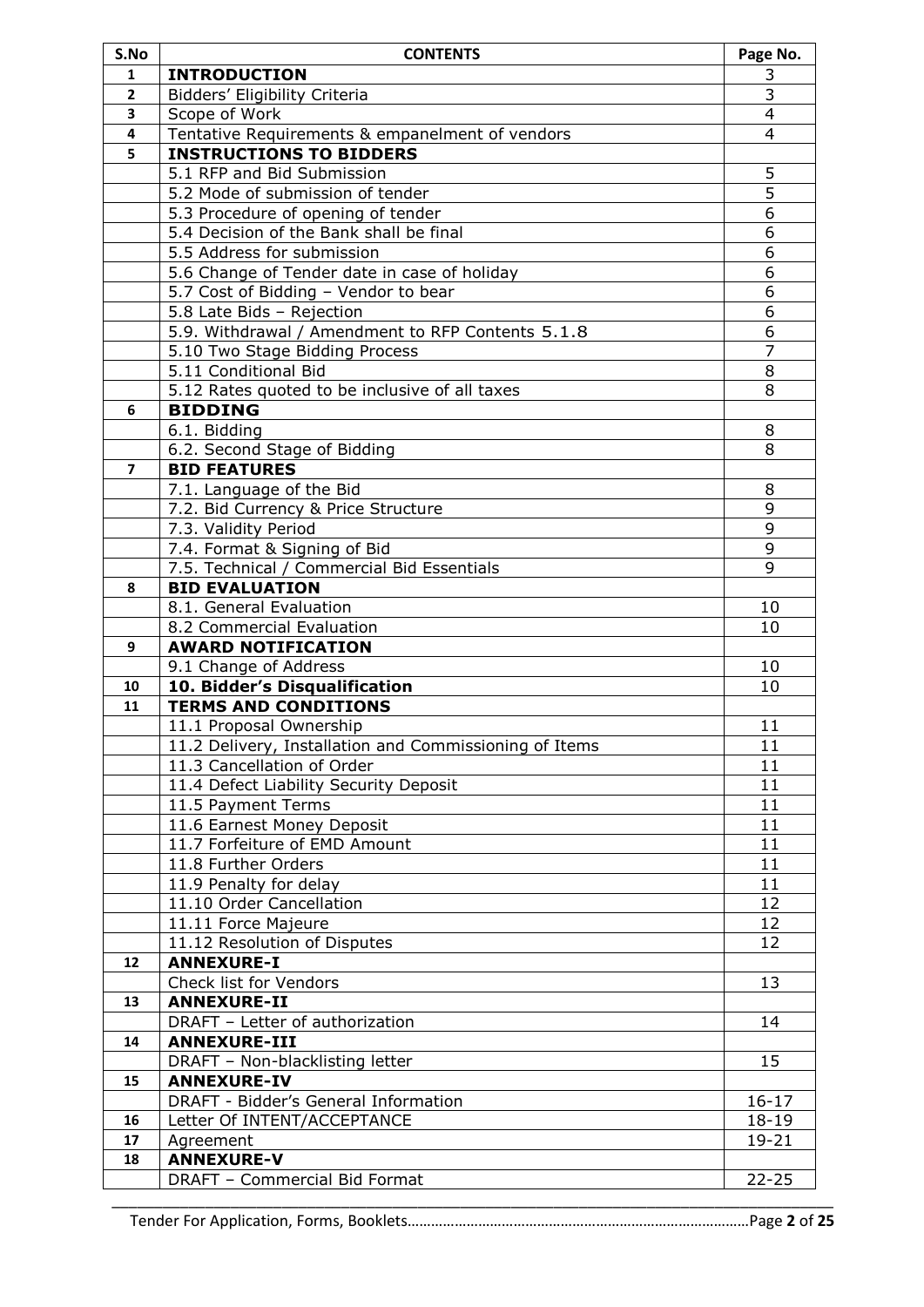## **INTRODUCTION**

## **1. Introduction**

Andhra Pradesh Grameena Vikas Bank is a Regional Rural Bank, sponsored by State Bank of India, and jointly established by Government of Andhra Pradesh and Government of India. Our bank has 775 branches as of now and are operating in eleven regions viz. Ashoknagar, Bhadrachalam, Khammam, Mahabubnagar, Nalgonda, Parvathipuram, Sangareddy, Srikakulam, Vizianagaram, Vishakhapatnam, and Warangal in the States of Telangana and Andhra Pradesh. All the **775** branches have been functioning in a computerized environment on CBS platform.

The Bank invites technically complete and commercially competitive bids from the PRINTERS for printing & supply of **General Items of Stationery, viz: Applications, Forms, Vouchers, Pass Books, Booklets etc** to our 11(eleven) Regional Offices, CSD at Sangareddy & Head Office at Warangal.

| S.No.         | Region                | <b>Districts covered</b>                                      |  |
|---------------|-----------------------|---------------------------------------------------------------|--|
|               | Sangareddy            | Sangareddy, Medak & Siddipet                                  |  |
| $\mathcal{P}$ | Warangal              | Warangal Urban & Rural, Bhupalapally,<br>Jangaon, Mahabubabad |  |
| 3             | Ashoknagar            | Sangareddy, Medak, Siddipet, Mahabubnagar                     |  |
| 4             | Mahabubnagar          | Mahabubnagar, Gadwal, Wanaparthy & Nagarkurnool               |  |
| 5             | Nalgonda              | Nalgonda & Yadagiri Bhuvanagiri                               |  |
| 6             | Khammam               | Khammam                                                       |  |
|               | Bhadrachalam          | Bhadradri Kothagudem                                          |  |
| 8             | <b>CSD Sangareddy</b> | Sangareddy                                                    |  |
| 9             | <b>Head Office</b>    | Warangal Urban                                                |  |

The locations in Telangana State are:

The locations in Andhra Pradesh State are:

| S.No. | <b>Region</b> | <b>Districts covered</b> |
|-------|---------------|--------------------------|
|       | Srikakulam    | Srikakulam               |
|       | Vizianagaram  | Vizianagaram             |
|       | Parvathipuram | Vizianagaram             |
|       | Vishakapatnam | Vishakapatnam            |

## **2. Bidders' Eligibility Criteria**

The following is the bidders' eligibility criteria:

- 1. The vendors should be from **Hyderabad & Secunderabad** in Telangana and **Srikakulam, Vizianagaram & Vishakapatnam** in Andhra Pradesh.
- **2.** The vendors should submit **Tender cost** of Rs.500 and **EMD of Rs.37500/- or MSME certificate** in printing (Scanned DD / MSME certificate should be uploaded along with other eligibility documents)
	- **1.** Simultaneously the hard copy of DD / MSME should be sent to **ANDHRA PRADESH GRAMEENA VIKAS BANK,** Central Stationery, First Floor, Opp: Inspection Bungalow, Shanthinagar, Sangaredddy - 502001**.**
	- **2. Samples of Paper also send at the above address (Sangareddy)**
	- **3.** Self-declaration letter for not having BLACK LISTED by any Bank or Govt. Organization - (Format in ANNEXURE-III)
	- 4. Should have **permanent GST Registration**
	- 5. The bidder should be a profitable **registered company/firm** involved in printing & supply for at least 5 years.
	- 6. Sales turnover for the last 3 years (each year) Rs.50 lakhs & above
	- 7. The bidder should enclose IT Returns for the last 3 years.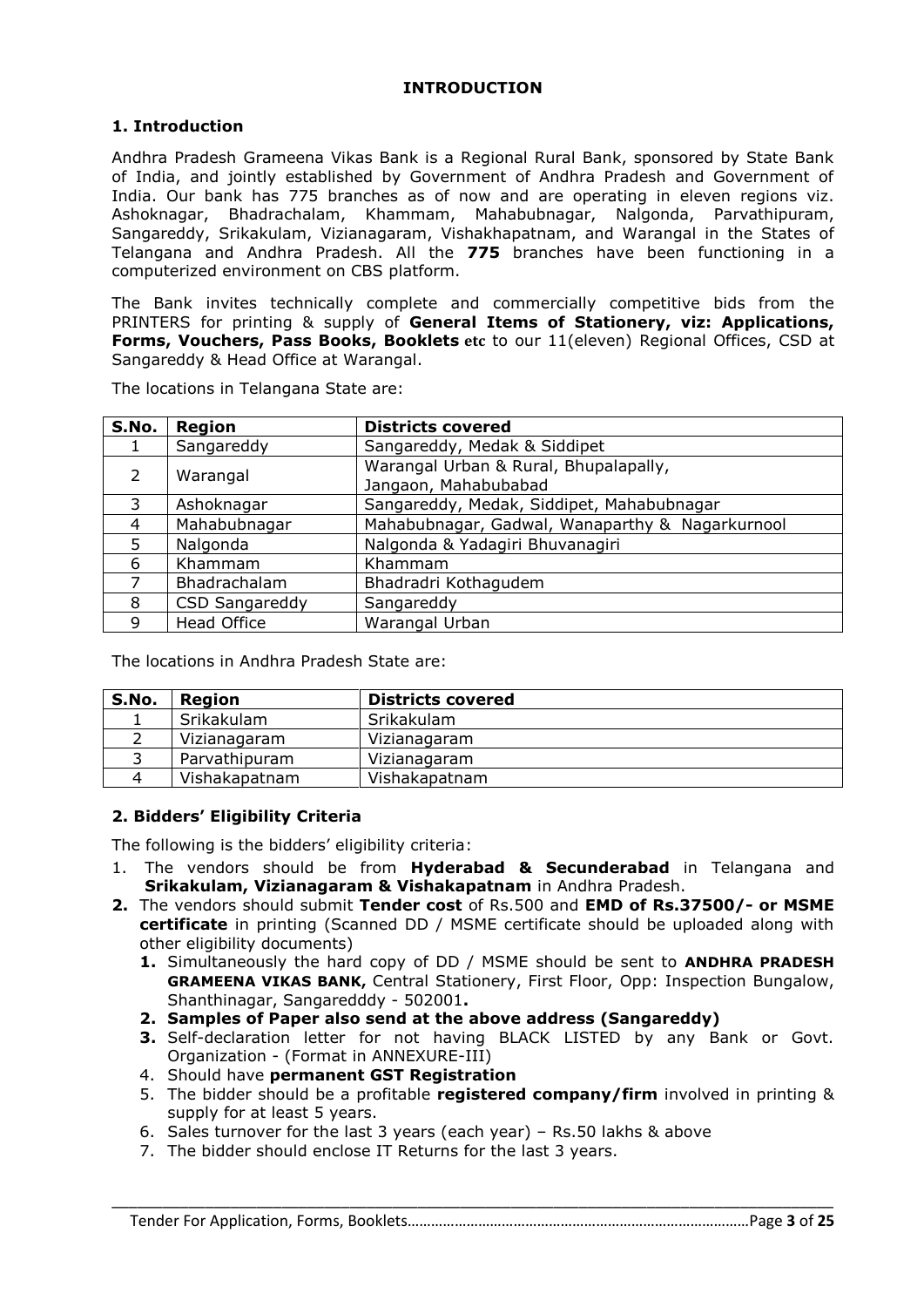- 8. Complete **tender document signed on all pages should be uploaded**
- 9. **Orders & completion certificates** to show the vendor is continuing the business should be submitted/uploaded

## **3. Scope of Work**

ANDHRA PRADESH GRAMEENA VIKAS BANK has network of **775 Branches** spread in the two states of **Andhra Pradesh** and **Telangana** as stated above in Introduction above.

The selected/empanelled vendor(s) shall print & supply to destinations (Head Office, Regional Offices or Branches) in all the above districts & to CSD at Sangareddy.

#### **The tender is restricted in Telangana, to Hyderabad and Secunderabad cities & in Andhra Pradesh State to Srikakulam, Vizianagaram and Visakhapatnam** only.

#### **4. Tentative Requirements**

- **Quantity to print – See Segment: A-D**
- $\triangleright$  The quantity can be + or  $-$  25%
- **Approximate Value - Rs.3 crores**

#### **TYPE OF PAPER TO USE : GRADE – A MILLS viz;**

## **Ballarpur, Century Pulp, International Paper APPM, ITC, Seshasayee, TNPL & West Coast**

- 1. WHITE PAPER 70, 80 GSM Brightness more than 80 %
- 2. Ledger Paper 80 GSM (Yellowish Green)
- 3. Kraft Paper 80 GSM
- 4. Pass Book Cover ART CARD 170 GSM
- 5. Book let Cover ART CARD 300 GSM

## **TIME OF SUPPLY:**

- Forms & Vouchers 20 Days
- Applications 30 days
- Pass Books & Booklets 30 days

#### **Note: Orders will be placed in split quantities, more or less quantities noted in this tender and as & when required**.

**DELIVERY DESTINATIONS:** Deliveries should be made to 12 different locations through authorized Transporters like, SRMT, KRANTI, NAVATA, VRL Etc., on **"TO PAY" and "DOOR DELIVERY" basis**.

## **RATES TO QUOTE – TOTAL COST OF OWNERSHIP (TCO):**

#### **Tenders are invited for quoting under segments as under:**

| S.No | <b>SEGMENT: A-D</b><br>APPLICATIONS / FORMS / VOUCHERS / BOOKLETS |                    |  |
|------|-------------------------------------------------------------------|--------------------|--|
|      | <b>Forms and Pads</b>                                             | <b>SEGMENT - A</b> |  |
|      | <b>Pass Books &amp; Book Lets</b>                                 | <b>SEGMENT - B</b> |  |
| 3    | <b>Vouchers, Voucher Docket</b>                                   | <b>SEGMENT - C</b> |  |
| 4    | <b>Applications</b>                                               | <b>SEGMENT - D</b> |  |

The bank requires you to quote competitive rates unit-wise **inclusive of all charges, packing & all types of printing operations and exclusive of all taxes** for individual items.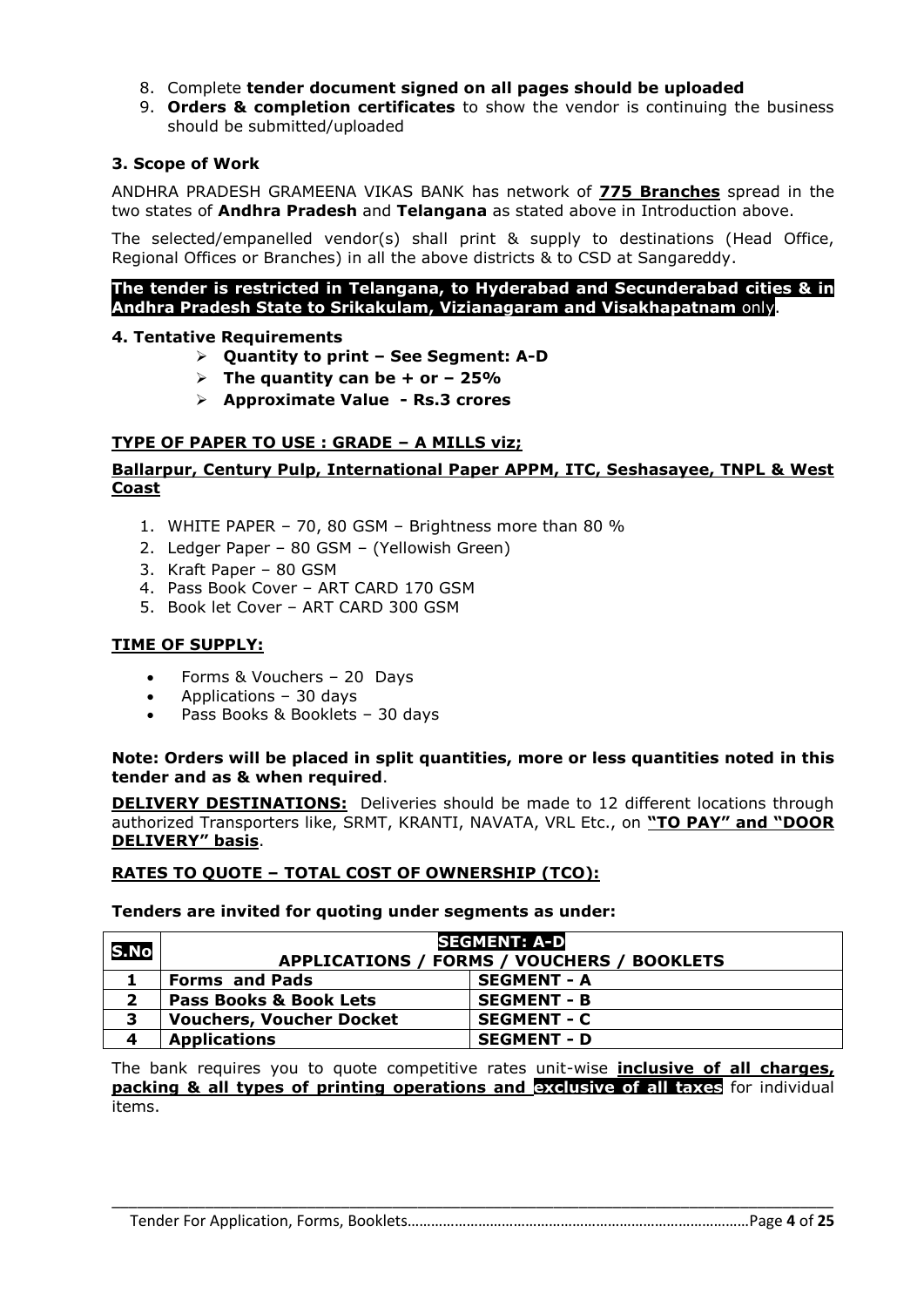# **Applications, Forms & Booklets – SEGMENT: A-D**

Based on the unit-prices quoted, L-1 would be arrived at under the *TCO-Total Cost of Ownership for all segments. Total of all items, in SEGMENTS from A to D will be considered to arrive at L1* vendor.

## **TENDER VALIDITY: TWO YEARS**

## **EMPANELMENT OF VENDORS – MATCHING LETTERS:**

Empanelment of vendors/printers is restricted to **eight** only. The participating vendors will be asked to **MATCH** the L-1 rates. Those vendors who rank from **L-2 to L-8** and submit the **MATCHING LETTERS** will be given the first preference in their order of quotes. If any of the participating vendors from **L2** to **L8** do not submit the matching letters, then any other vendor(s) in the following order, i.e., from **L9** and beyond will be considered.

## **DISTRIBUTION OF ORDERS:**

The orders will be placed among the **EIGHT** empanelled vendors, subject to timely execution and maintenance of quality as specified in the PO. **Those executing the works, the earliest shall be preferred in placing the next order.**

*(\*\* The no. of orders to each vendor/printer might vary, if any of the empanelled vendors do not execute in time or supplies delayed beyond the specified time and do not maintain the quality*)

## **5. INSTRUCTIONS TO BIDDERS**

## **Bidding Process - ON-LINE E-PROCUREMENT WITH REVERSE AUCTION**

#### **5.1 RFP and Bid Submission**

The bidder shall have to submit the tender **ON-LINE** downloaded either from our website [www.apgvbank.com](http://www.apgvbank.com/) or from the following e-procurement portal:**[https://etender.sbi](https://etender.sbi/)**

Tenders should be submitted online on https://etender.sbi M/s e-Procurement Technologies Ltd. Name: Nanadan Valera, Fahad Khan & Dharam Rathod E-mail ID: [nandan.v@eptl.in,](mailto:nandan.v@eptl.in) [fahad@eptl.in,](mailto:fahad@eptl.in) [dharam@eptl.in](mailto:dharam@eptl.in) Landline No. : 079 6813 6857, 6820, 6842 Official Mobile No. : 9081000427

#### **Auction Website : [https://etender.sbi](https://etender.sbi/)**

The Bank shall not consider any request for date-extension for bid-submission on account of late receiving / downloading of RFP by any bidder. But, however, any suggestion or advice of value addition from the vendors to the tender or rectification of any short comings in tender may entail in issue of Corrigenda before the last date or postpone the tender as the Bank may deem necessary.

#### **5.2 Mode of submission of tender – ON-LINE**

Tenders are to be submitted **ON-LINE** by uploading in the portal advised above.

- 1. **Tender cost and Earnest Money Deposit – The DD'S should be scanned and uploaded**
- 2. **Non-financial /Technical bid – Should be signed on all pages and uploaded**
- 3. **The documents pertaining to the ELIGIBILITY CRITERIA** (*Page 4, Point No.2 Bidder's Eligibility Criteria and also Page No.8 Point No.3*) **should be uploaded**
- 4. **Indicative Price bid** should be uploaded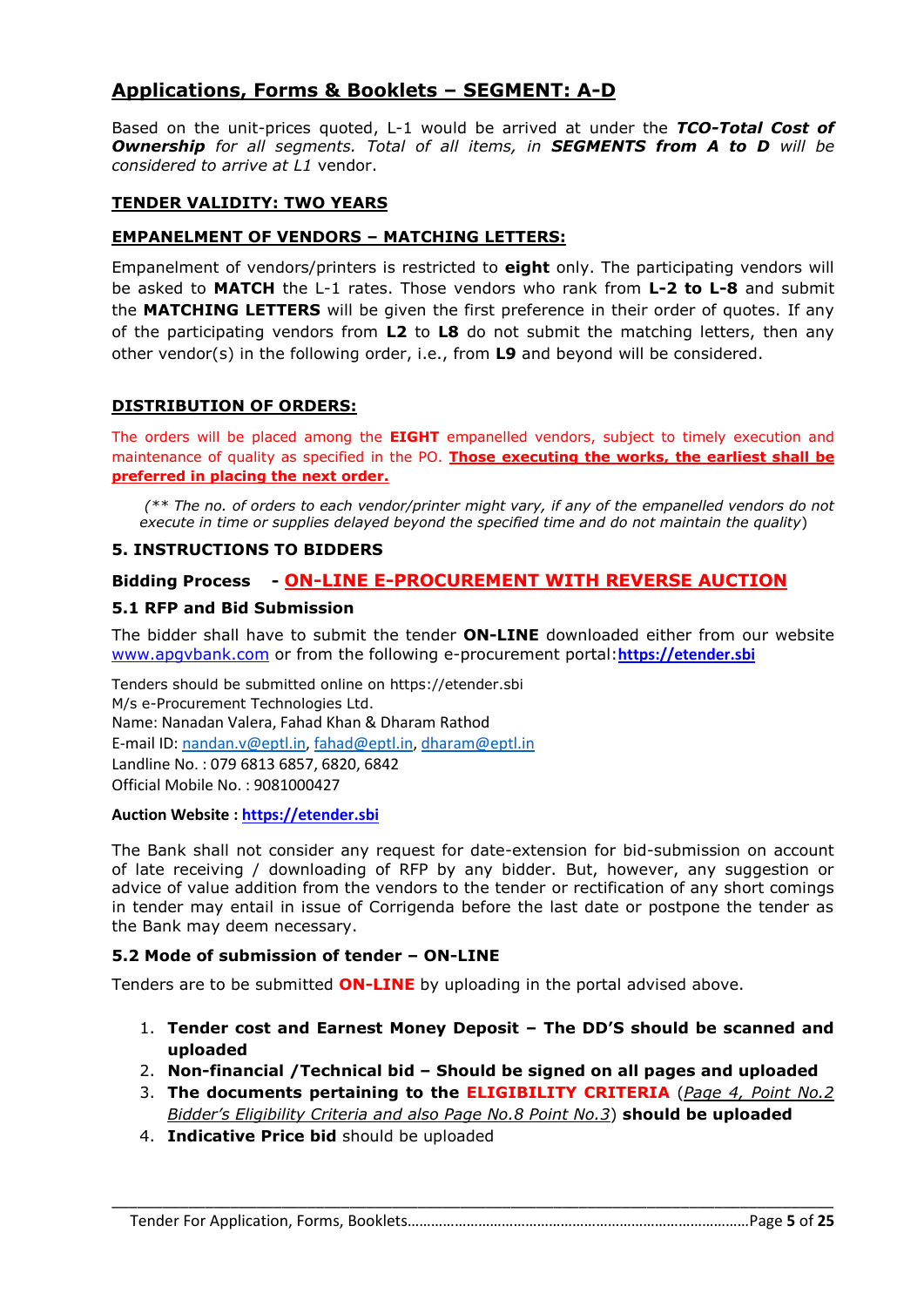## **5.3 Procedure of opening of tender**

After the last date of submission of the tenders, the Bank will open the technical bids **ON-LINE** and evaluate by verifying the eligibility documents submitted in the portal:

- 1. The Tender cost and EMD will be verified first. Those **not** submitting the **Tender Cost** and **EMD DD (IN ORIGINAL)** to **APGVB** will be rejected ab initio. Vendors with MSME certification in printing shall be exempted from EMD.
- 2. Other eligibility documents will be verified. Vendors should take **CARE** to submit all the eligibility requirements and it will be at the Bank's discretion to allow or not to allow to ask for any further documents for evaluation.
- 3. Price bids will be considered for only those vendors who have qualified in the technical verification.

Bank reserves the right to, open or not to open the financial bid of any vendor basing on the acceptance/rejection of non-financial bid and past performance.

## **5.4 Decision of the Bank shall be final**

The decision of the Bank shall be final and binding on the vendor in the matter of interpretation of any clause included in this tender or any dispute arising out of the execution of tender. Bank can also terminate the tender without assigning any reason.

# **5.5 Address for submission**

Bids should be submitted ON-LINE to **[: https://etender.sbi](https://etender.sbi/)** Tenders should be submitted online on https://etender.sbi M/s e-Procurement Technologies Ltd. Name: Nanadan Valera, Fahad Khan & Dharam Rathod E-mail ID: [nandan.v@eptl.in,](mailto:nandan.v@eptl.in) [fahad@eptl.in,](mailto:fahad@eptl.in) [dharam@eptl.in](mailto:dharam@eptl.in) Landline No. : 079 6813 6857, 6820, 6842 Official Mobile No. : 9081000427

**Auction Website : [https://etender.sbi](https://etender.sbi/)**on or before **22/09/2020, before 5.00 PM**.

**Contact: For any enquires :** S.Lakshmi, Asst. Manager 9491035491 K.Ram Reddy, Sr. Manager 7901624894

## **5.6 Change of Tender date in case of holiday**

In the event of the specified date for bid-submission being declared a holiday for the Bank, the bids will be received up to the appointed time on the next working day.

## **5.7 Cost of Bidding – Vendor to bear**

The bidder shall bear all costs associated with the preparation and submission of its bid and the Bank will, in no case, be responsible or liable for these costs, regardless of the conduct or outcome of the bidding process.

## **5.8 Late Bids – Rejection**

Tenders cannot be submitted late.

## **5.9 Withdrawal / Amendment to RFP Contents:**

The bank reserves the right to accept or reject any / all proposal(s), to revise the tender, to request one or more resubmissions or clarifications from one or more vendors, or to cancel the process in part or whole. The Bank also reserves the right to amend the RFP at any time prior to the last date for bid-submission. The Bank may, for any reason, whether at its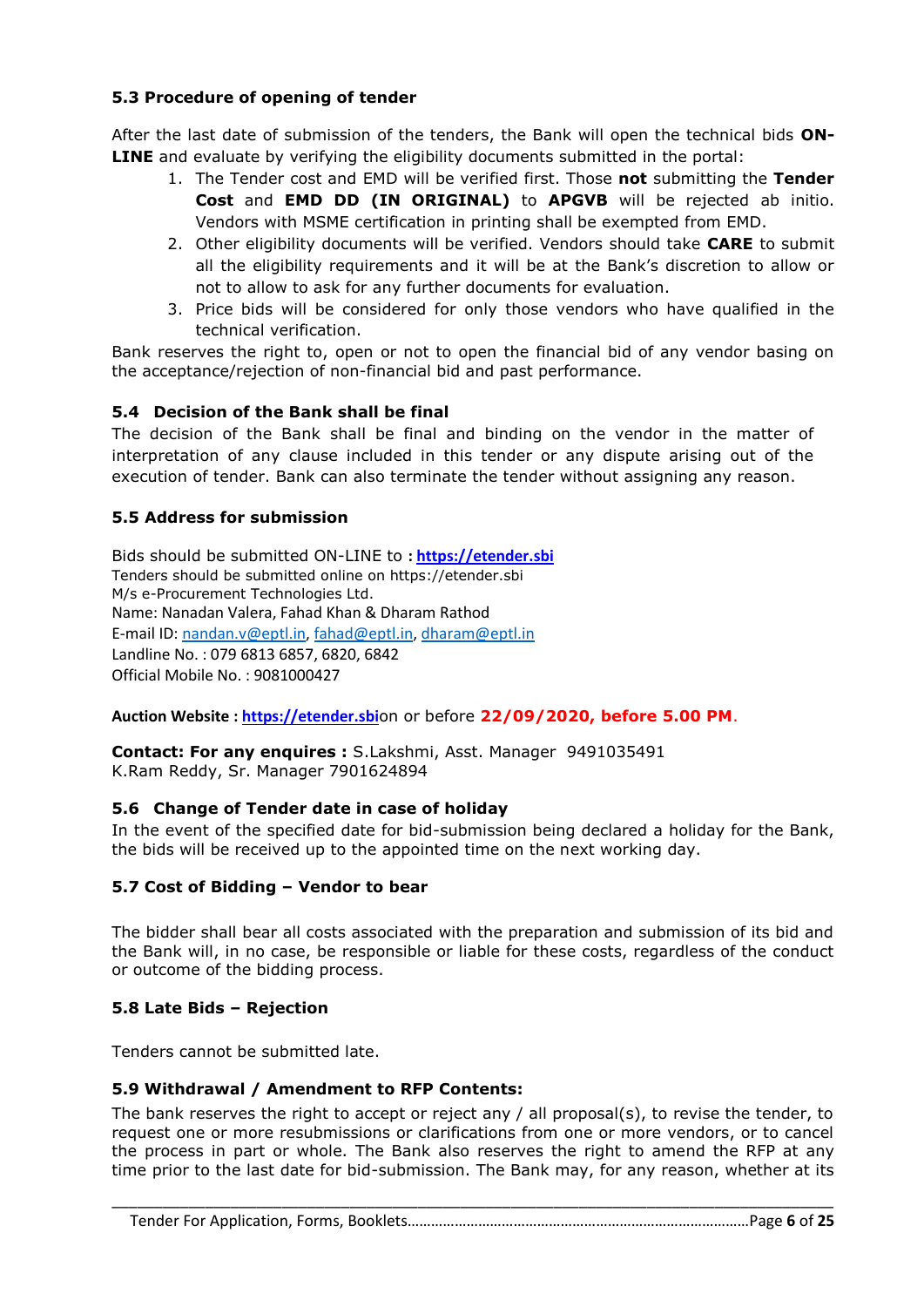own initiative or in response to clarification(s) requested by a bidder, modify the RFP contents by amendment. Amendment / Corrigendum will be notified on the Bank's website / portal and will be binding on participating bidders. The Bank shall not be liable for any communication gap. In order to provide prospective bidders, reasonable time to take the amendment into account for preparation of their bid, the Bank may, at its discretion, extend the last date for bid-submission.

# **5.10 Two Stage Bidding Process**

The bidder will have to submit response to the RFP, packaged as a set of following General Stationery Items.

## **PART – A - TECHNICAL BID** –**for supply of Forms, Vouchers, Applications & Booklets",** should include the relevant supporting papers.

2. **Tender cost of Rs.500** and **Earnest Money Deposit of** Rs.**37,500.00** (Rupees Thirty Seven Thousand five hundred only) in the form of Demand Draft issued by scheduled commercial bank favouring **Andhra Pradesh Grameena Vikas Bank, payable at Warangal**, must be part of the Technical Bid by uploading the scanned DD.

## **HOWEVER,**

**THE Tender cost of Rs.500**, **Earnest Money Deposit of** Rs.**37,500.00 AND SAMPLES OF PAPER SHOULD BE SUBMITTED IN ORIGINAL AT OUR CSD SANGAREDDY BEFORE THE LAST DATE OF SUBMISSION OF THE TENDER ONLINE.**

**Address: Andhra Pradesh Grameena Vikas Bank Central Stationery, First Floor, Opp: Inspection Bungalow, Shanthinagar, Sangaredddy - 502001**

**IF THE DEMAND DRAFT's DOES NOT REACH THE APGVB OFFICE, SANGAREDDY BEFORE THE LAST DATE AND TIME OF SUBMISSION, THE TENDER SHALL NOT BE CONSIDERED FOR EVALUATION.**

- **Tender cost**: Non- Refundable
- **Return of Earnest Money Deposit:** The earnest money of the unsuccessful bidders will be returned after entering into rate contract agreement with successful bidders.
- **Forfeiture of Earnest Money Deposit:** This EMD amount will be forfeited, if the successful bidder refuses to accept purchase order or having accepted the purchase order fails to carry out his obligation mentioned therein.

## **SECURITY DEPOSIT:**

The EMD of the successful bidder/s will add to the Security Deposit and will be held by the Bank throughout the rate contract period of the tender as **Security Deposit**. No interest will be payable on the Earnest Money Deposit/Security Deposit.

If selected for empanelment, the applicant will be required to furnish a **Security Deposit** of **2% including EMD (Min ₹75000 and Maximum depending on the no.of vendors, i.e., – 2% of Security Deposit shall be distributed among the empanelled vendors).**

3. **Technical Bid:** Should **COMPULSORILY** include the following documents, duly filled in, stamped, signed, filed in the seriatim as below and serially numbered.

- 1. Demand Draft for Tender Cost & EMD (As in 5.5 Two Stage Bidding Process)
- 2. Self-declaration letter for not having BLACK LISTED by any Bank or Govt. Organization - (Format in ANNEXURE-III)
- 3. Bidder's General Information (Format in Annexure-IV)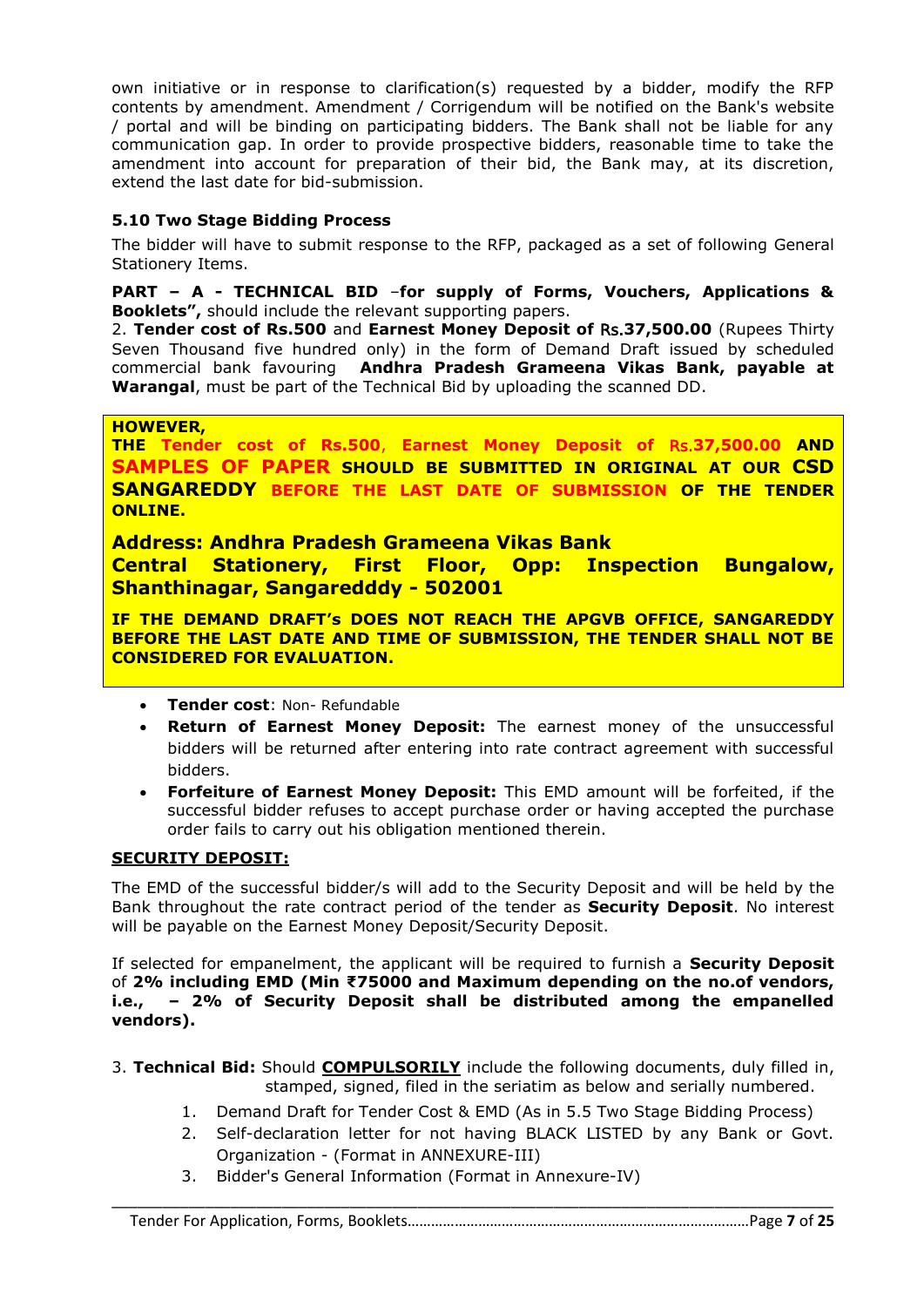- 4. Complete Tender Document signed on all the pages
- 5. Certificate of Registration copy (Registration with Government of AP or TS)
- 6. Memorandum of Articles of Association, Partnership Deed, if any
- 7. GST Tax Registration Copy (Regular or Composite)
- 8. IT Return for last 3 years
- 9. Audited Balance sheets and Profit & Loss (Financial /Turnover) Statements for last three years
- 10. Experience documents / Copies of Purchase Orders & Delivery certificates
- **11. Samples of material from GRADE – A Mills - viz., Paper of 70, 80, GSM Art Card of 170 & 300 or finished product of Stationery Items. (TO BE SUBMITTED AT SANGAREDDY BEFORE THE LAST DATE OF UPLOADING THE DOCUMENTS)**
- 12. Other required documents mentioned elsewhere in this tender document

## **PART – B (COMMERCIAL/PRICE BID)** – "**Price Bid for General Stationery Items**" consisting of:

1. Priced Bid duly filled, stamped and signed on all pages for all items (partial quote is not acceptable)

2. The Bank expects the bidder to carefully examine all instructions, forms, terms & conditions, technical specifications etc., mentioned in this RFP. Failure to furnish all information required for submission of a bid not substantially responsive to the RFP in every respect will be at the bidder's risk and may result in the rejection of its bid without any further reference to bidder.

## **5.11 Conditional Bid**

Any conditional bid is not valid and shall be summarily rejected

## **5.12 Rates quoted to be EXCLUSIVE of all taxes**

The RATES quoted should be **EXCLUSIVE of all Taxes (GST).** No condition, such as, + GST will be accepted.

However, the consignments should be invariably addressed, **DOOR-DELIVERY (TO-PAY)** at the **DESTINATIONS** noted above (various Regions & Head Office).

## **EVALUATION – THREE STAGES**

## **6.1. EVALUATION – FIRST STAGE of bidding Technical Evaluation**

In the first stage, only the **Technical Bids** will be opened by the "*Tender Opening Committee"*.

**After the technical bids pass the qualification, the Bank may make site visits to the factories, printing press or work units. The vendors will be short listed, after the site inspections and the date of opening the COMMERCIAL BID will the informed.**

#### **6.2. SECOND STAGE of Evaluation – Submission of Indicative Price Bids – Base Price & Decrement Value**

In the second stage, **Indicative commercial/price bids** of short-listed, technically qualified bidders shall be opened ON-LINE and a Base price will be advised to the E-Procurement agency for further evaluation.

## **6.2. THIRD STAGE of Evaluation – REVERSE AUCTION**

In the third stage, **REVERSE AUCTION** shall be conducted for final rates of supply.

## **7. BID FEATURES**

## **7.1. Language of the Bid**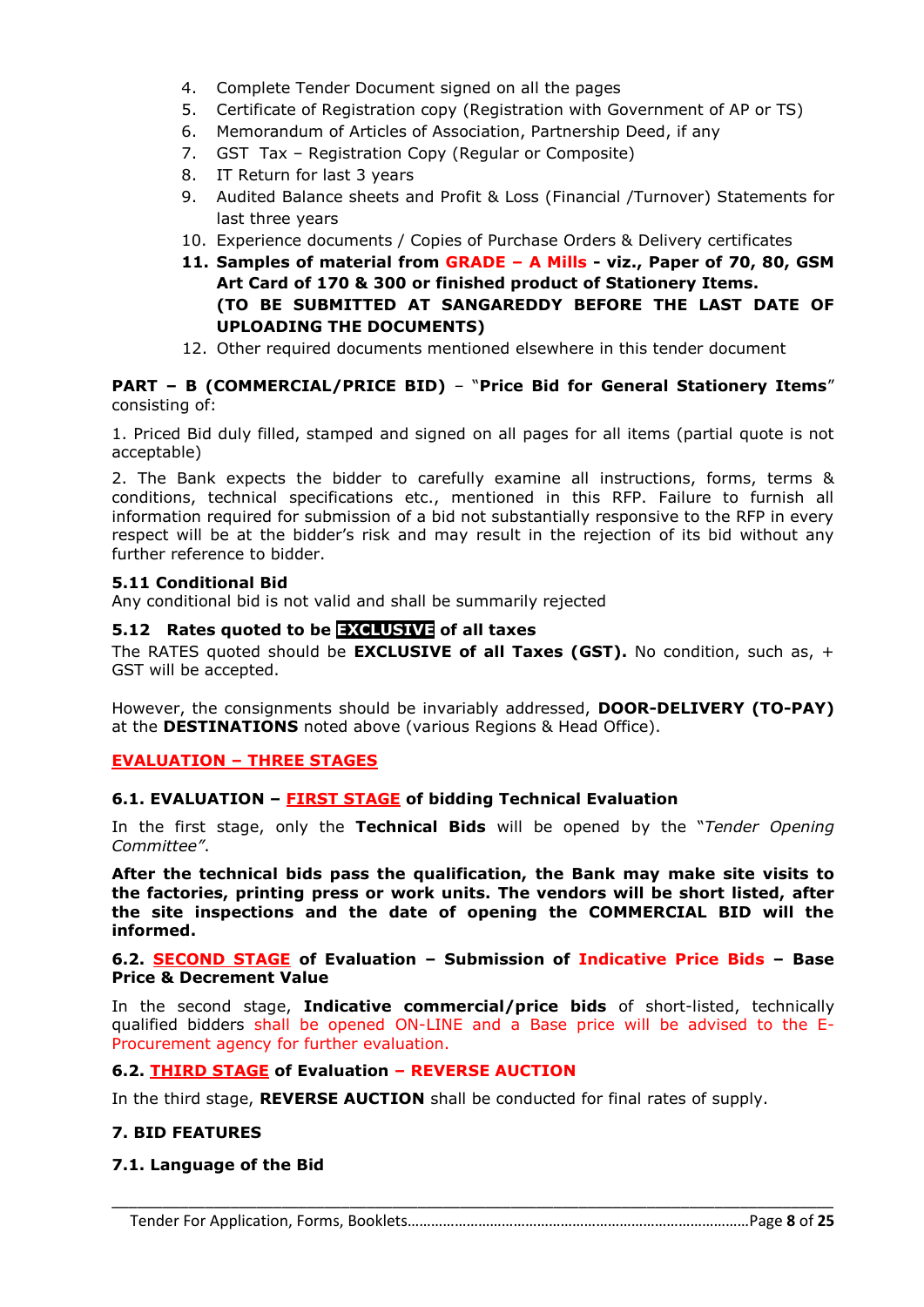All bids and supporting documentation must be in English only.

# **7.2. Bid Currency & Price Structure**

Prices shall be expressed in the Indian Rupees only.

## **The Prices quoted by the bidders should be :**

- a) **Inclusive of cost of Paper,**
- b) **Printing,**
- c) **All binding operations**
- d) **Packing,**
- e) **Transportation up to Transport Office (SRMT, KRANTHI, VRL ETC)**
- f) **Insurance during transit until reaching the destination**
- g) **EXCLUSIVE OF TAXES / GST**

\*The Bank shall neither pay any other cost nor consider any other cost apart from approved L-1 rates.

# **7.3. Validity Period**

The Bids shall be **valid for a period of 24 months/TWO years** from the date of entering into rate contract / AGREEMENT. A bid submitted for a shorter period shall be rejected by the Bank as non-responsive.

## **7.4. Format & Signing of Bid**

(a) The Bank, in case of non-adherence to the Format or partial submission of bid will not evaluate the bid

(b) Each bid shall be made in the legal name of the bidder

(c) Each page of it shall be serially numbered, signed and duly stamped by the bidder or a duly authorized person to sign on behalf of the Bidder,

(d) Any interlineations, erasure or overwriting shall be valid only if these are initialled /authenticated by the person(s) signing the bid.

(e) Executive(s) representing the bidder should be duly authorized to sign the bid, interacting with the Bank for all sorts of communication as well as appearing in for price negotiation meeting, in case the bidder emerges as L-1 as a result of commercial evaluation of all technically qualified bids.

(f) A letter of this intent, issued by the Proprietor / CEO / Director or any top-level executive, authorizing representing executive(s) should be submitted as part of the Technical Bid.

## **7.5. Technical / Commercial Bid Essentials:**

(a) All relevant information should be given against the space provided for information in the prescribed format ANNEXURE-IV. Writing of 'OK' 'accepted', 'noted', 'sheet attached' will not be accepted. In case, due to insufficient space, a sheet is added, page no. of that sheet should be mentioned and the added sheet should have backward reference on right hand top thereof,

(b) All supporting documents of the particular Appendix should be attached thereafter the bid, writing reference thereon.

(c) The Technical Bid must contain the documents as stated in 5.5 Part-A 3): -

(d) The Commercial Bid must contain the following: -

- (i) Rates for each item specified in Indian rupees, inclusive of taxes
- (ii) Declaration agreeing to all the Terms & Conditions in the RFP

# **8. BID EVALUATION**

The purpose of bid evaluation is to determine: -

- (a) Reputation of the vendor for quality and reliability;
- (b) Acceptance of terms and conditions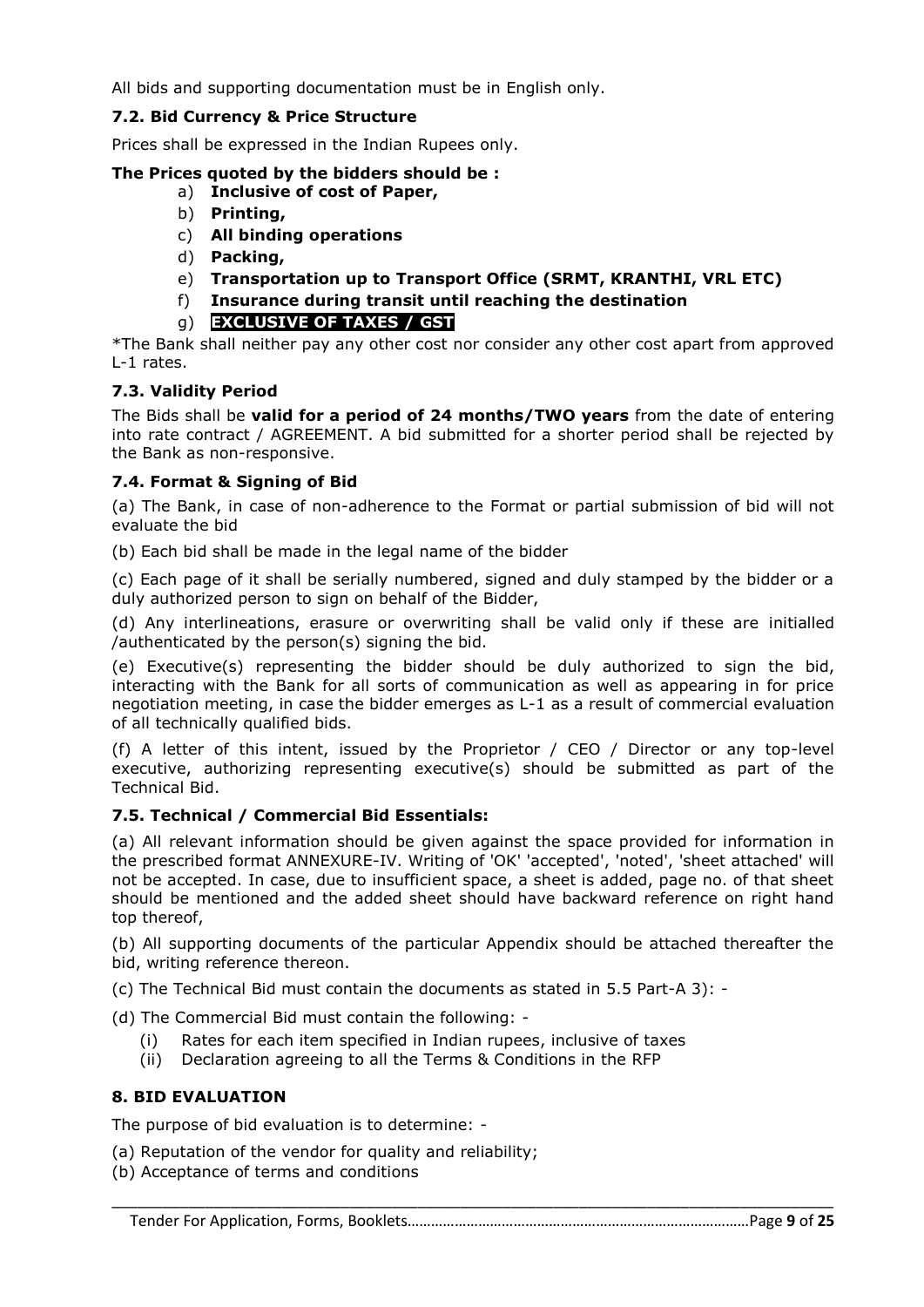(c) Service capability of the vender;

(d) Vendor's standing i.e. experience in supply

(e) Vendor meeting the qualification criteria as specified in the tender documents;

(f) In order to determine the lowest evaluated responsive bid, the Bank shall adopt **TCO (TOTAL COST OF OWNERSHIP**) from **SEGMENTS A-D**.

## **8.1. General Evaluation**

1. The Bank will examine the bids against *Bidder's Eligibility Criteria* mentioned in the RFP.

2. The Bank will examine the bids to determine whether they are complete, whether any computational errors have been made, whether required sureties have been furnished, whether the documents have been properly signed, and whether the bids are generally in order.

3. The Bank may waive any minor informality, nonconformity, or irregularity in a bid which does not constitute a material deviation, provided such waiver does not prejudice or affect the relative ranking of any other bidder.

4. Prior to the detailed evaluation, the Bank will determine the substantial responsiveness of each bid against this RFP. For purposes of these clauses, a substantially responsive bid is one, which conforms to all the terms and conditions of the RFP without material deviations.

5. During evaluation of the bids, the Bank may, at its discretion, ask the bidder for providing clarification on any point mentioned in its bid. The request for clarification and

The response shall be in writing, and no change in the prices or substance of the bid shall be sought, offered, or permitted.

6. The samples enclosed by the bidders should be the same, which have been quoted in their bids as part of the RFP. No chance will be given for re-submission.

7. Commercial bids of only those vendors will be opened, who are technically qualified and fulfil all other requirements as enlisted in the RFP.

#### **8.2 Commercial Evaluation, Indicative Prices & Reverse Auction**

- 1. Commercial bids submitted will be opened only for those bidders, who have qualified in the general and technical evaluation.
- **2.** The vendors are required to submit the **INDICATIVE PRICES** which will be considered for further evaluation through **REVERSE AUCTION**
- 3. The LOWEST prices arrived at in REVERSE AUCTIONS will be declared as L-1. However, the bank shall be under no obligation to accept the lowest or any other offer received in response to this notice, if the quality of the procuring item is not the same as required and shall be entitled for rejection of any or all the offers assigning reasons therefor.

2. The bank reserves its right for placing the orders as per requirement.

3. The Bank will be free to either reduce or increase the quantities to be printed on the same terms and conditions. The bank reserves the right to alter the quantities.

#### **9. AWARD NOTIFICATION 9.1 Change of Address**

The acceptance of a bid, subject to contract, commercial considerations & compliance with all terms and conditions will be communicated in writing by means of placing order at the address supplied by the bidder in its bid. Any change of bidder's address, should therefore be promptly notified to: -

## **ANDHRA PRADESH GRAMEENA VIKAS BANK, HEAD OFFICE: Warangal, 2-5-8 / 1 RAMNAGAR, HANMAKONDA, WARANGAL – 506 001, State : Telangana, PH: 0870 – 2577766**

#### **10. Bidder's Disqualification**

Any bidder not complying with the bidding process is liable for disqualification at any stage without assigning any reason. Decision of the Bank in this regard shall be final, conclusive and binding on the bidder.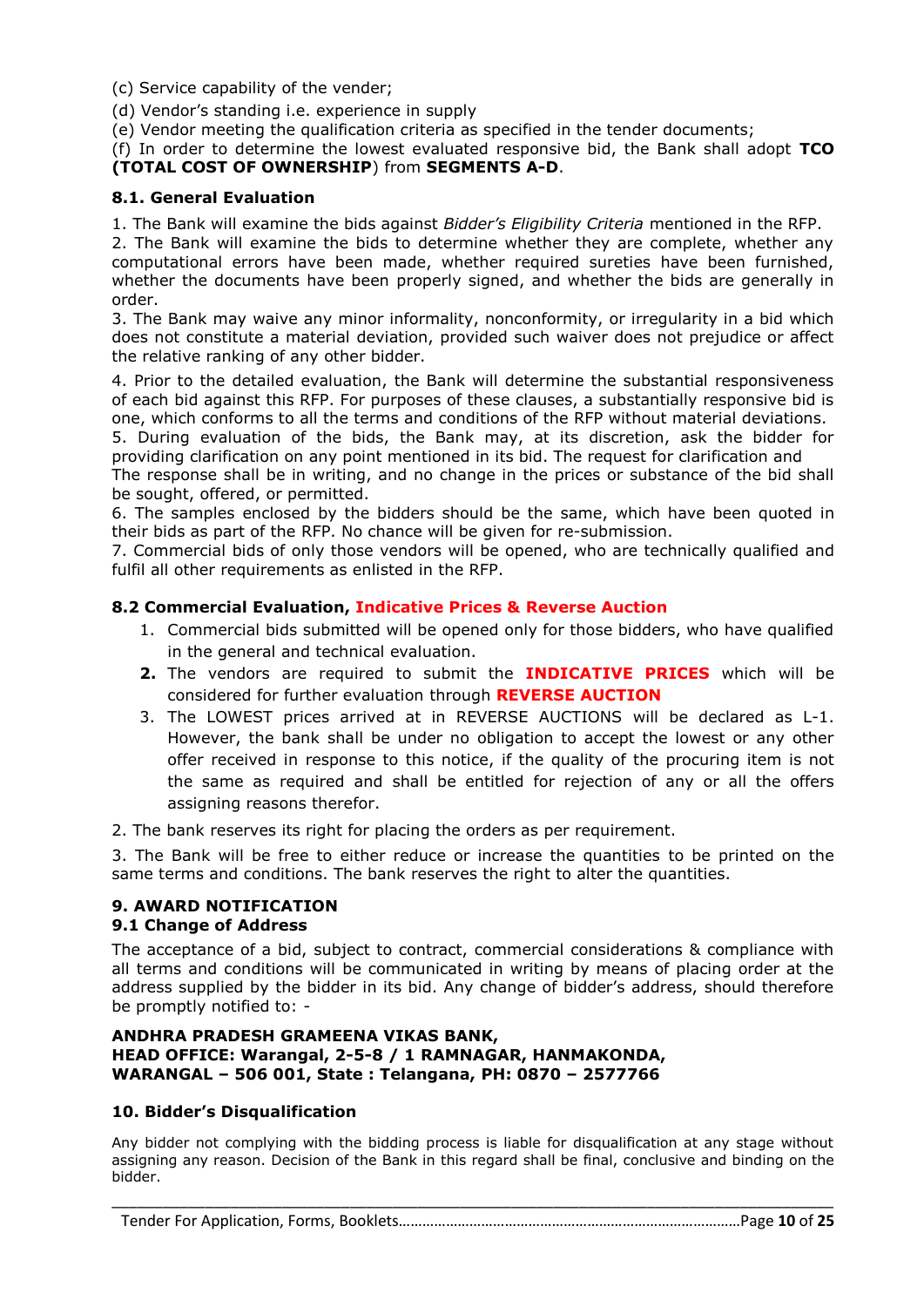#### **11. TERMS AND CONDITIONS**

All under mentioned terms and conditions for vendors, who participate in this bid, are binding on all. These terms and conditions will also form part of the print order, to be issued to the successful Bidder. All the terms and conditions in the tender document should be stamped and signed and attached with the Technical Bid as acceptance of these terms and conditions

**11.1 Proposal Ownership-**The bid and all supporting documentation submitted by the bidders shall become the Bank's property and the Bank reserves the right to accept or reject any request made by any bidder to return or destroy the bid and accompanying documentation.

**11.2 Delivery, Installation and Commissioning of Items-**The vendor shall be responsible for delivery of the ordered item(s) at the destination within stipulated time / days as noted above and in purchase order. The vendor should arrange for appropriate insurance to cover the ordered item(s) for the transit period and till the time of its receipt by the Bank at the respective destination. The cost of the insurance will be borne by the vendor.

**11.3 Cancellation of Order**: In case of serious discrepancy in the item supplied, the Bank may cancel the entire purchase order and return the item(s) back to the vendor at vendor's costs and risks. The vendor shall give acceptance within one week from the date of order. Bank has right to cancel the order, if the same is not accepted within the stipulated period from the date of order and the earnest money of the bidder will be forfeited.

**11.4 Defect Liability Security Deposit:** Bank shall forfeit the Security Deposit if the material supplied is not as per specifications. This however, does not preclude the Bank from seeking replacement of the goods supplied in case extreme damage or errors in printing.

**11.5 Payment Terms:** No advance / mobilization amount will be paid to the vendors. Bill will be paid only on:

- $\triangleright$  Production of acknowledgements of receipt of the item ordered at the destinations, as per specifications and quantity & in good condition
- $\triangleright$  Receipt of Bill along with Delivery Challans from the recipients duly authenticated & stamped for having received the item
- **the total Bill amount noted in the bill should clearly state : 1. The actual cost of the product**
	- **2. TAX component (GST etc) (Separate for AP & Telangana)**

**11.6 Earnest Money Deposit:** The bidder shall have to deposit earnest money in the form of DD / Pay Order for **Rs.15,000.00** (Rupees Fifteen thousand only), which will be added to **Security Deposit** for the successful bidder(s) and returned on expiry of the two years of the contract period. The offer without Earnest Money Deposit would be considered as non-responsive, incomplete and shall be out rightly rejected.

11.7 **Forfeiture of EMD Amount:** This amount will be forfeited, if the successful bidder refuses to accept purchase order or having accepted the purchase order fails to carry out his obligation mentioned therein.

**Fluctuations in market prices of Paper:** No subsequent pleas/excuses for nonperformance/execution of the order placed on them during the contracted period of Two years shall be considered, showing the **"increase in market prices of the paper"** as the cause. Once the acceptance letter is submitted and agreement is entered, the vendor is bound to print & supply any of the items mentioned in the list till the currency of the contract period. Any reluctance on the part of the vendor shall be considered rejection of the order and shall tantamount to breach of the contract and shall be liable for forfeiture of the EMD amount and also penalty for delay.

**No interest** shall be payable on the Earnest Money Deposit (EMD).

**11.8 Further Orders:** The Bank may continue to place further orders beyond the valid period, by mutual agreement between the Bank and the vendor on the same approved rates.

**11.9 Penalty for delay:** The Bank reserves the right to levy penalty for delay in supply beyond the stipulated time. A penalty of 2% of the bill amount will be levied for delay of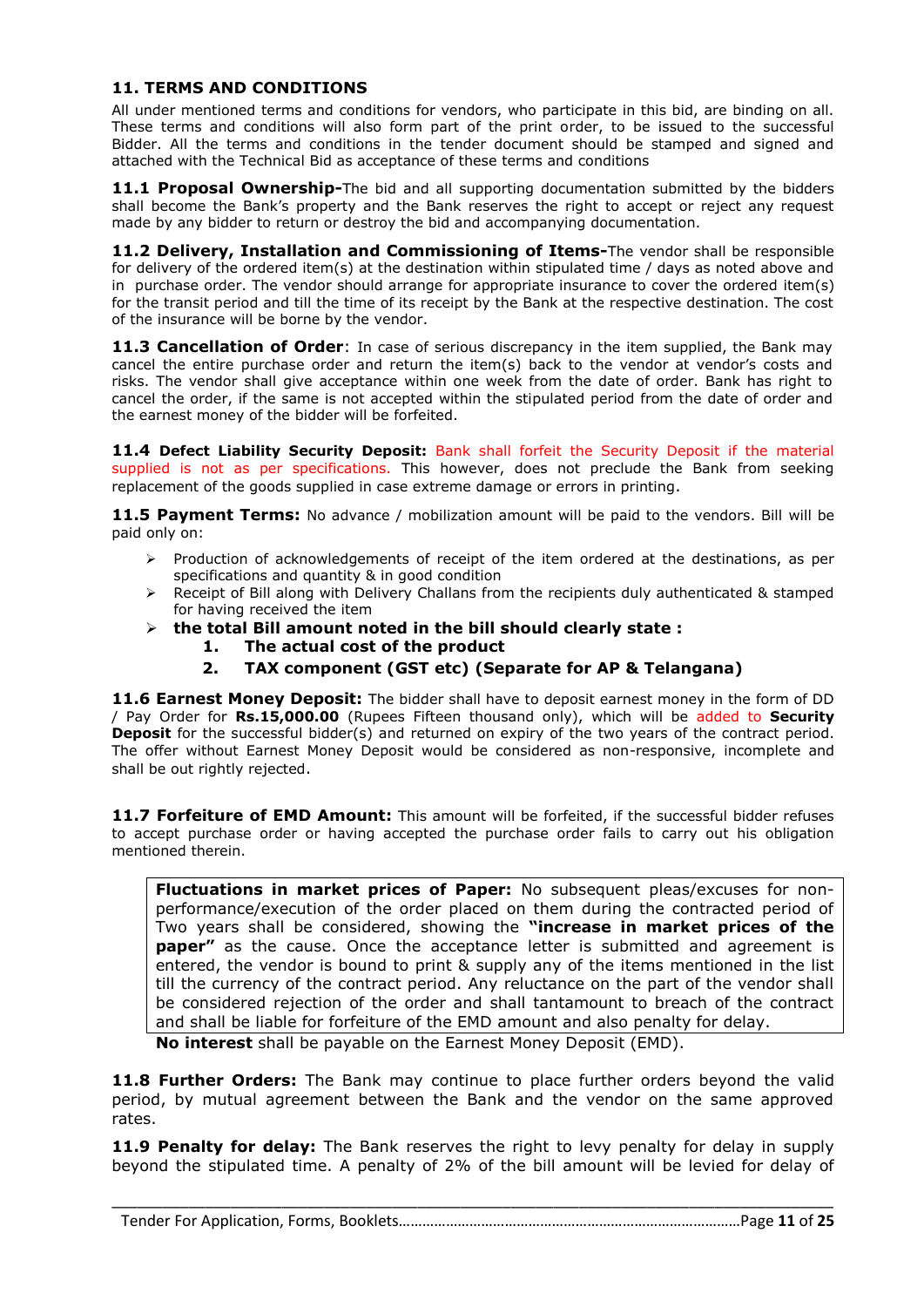two weeks. The total delay cannot be beyond one month in any case, beyond which the order shall be cancelled.

**11.10 Order Cancellation:** The Bank reserves the right to cancel the purchase order in the event of one or more of the following situations:  $\cdot$ 

- 1. Delay in supply, beyond the specified period & delay time limit
- 2. Serious discrepancy in quality of supplied item

3. In the event of order cancellation, the vendor shall be responsible to take back the faulty / mis-printed item supplied, at their own cost & expenses.

**11.11 Force Majeure:** The vendor shall not be liable for forfeiture of its performance security, liquidated damages or termination for default, if and to the extent that it's delay in performance or other failure to perform its obligations under the contract is the result of an event of Force Majeure.

For purposes of this Clause, **"Force Majeure"** means an event beyond the control of the Vendor and not involving the vendor's fault or negligence and not foreseeable. Such events may include, but are not limited to, Acts of God or of public enemy, acts of Government of India in their sovereign capacity, acts of war, fire, floods, strikes, lock-outs and freight embargoes. If a Force Majeure situation arises, the vendor shall promptly notify the Bank in writing of such conditions and the cause thereof within twenty calendar days. Unless otherwise directed by the Bank in writing, the vendor shall continue to perform its obligations under the Contract as far as it is reasonably practical, and shall seek all reasonable alternative means for performance not prevented by the Force Majeure event.

**11.12 Resolution of Disputes:** The Bank and the vendor shall make every effort to resolve amicably, by direct informal negotiation, any disagreement or dispute arising between them under or in connection with the contract. If after thirty days from the commencement of such informal negotiations, the Bank and the Vendor are unable to resolve amicably a contract dispute; either party may require that the dispute be referred for resolution by formal arbitration. All questions, disputes or differences arising under and out of, or in connection with the contract, shall be referred to two Arbitrators: one Arbitrator to be nominated by the Bank and the other to be nominated by the Vendor. In case of the said Arbitrators not agreeing, then the matter will be referred to an umpire to be appointed by the Arbitrators in writing before proceeding with the reference. The award of the Arbitrators and in the event of their not agreeing, the award of the Umpire appointed by them shall be final and binding on the parties. The Arbitration and Reconciliation Act, 1996 shall apply to the arbitration proceedings and the venue & jurisdiction of the arbitration shall be WARANGAL.

| /2020<br>Date: $\sqrt{ }$<br>Place: | I/we have read and understood the RFP as detailed in the<br>above pages right from the Introduction, Scope of work,<br>Tentative requirements, Bidding Process, Terms &<br>Conditions, Payment Terms, EMD, Penalty, the Force<br>Majeure clause & Resolution of disputes. I/We offer the<br>quotes / rates in ANNEXURE-IV for printing & supply of the<br>required items as per terms & conditions in the RFP. |  |
|-------------------------------------|----------------------------------------------------------------------------------------------------------------------------------------------------------------------------------------------------------------------------------------------------------------------------------------------------------------------------------------------------------------------------------------------------------------|--|
|                                     | Seal of the bidder                                                                                                                                                                                                                                                                                                                                                                                             |  |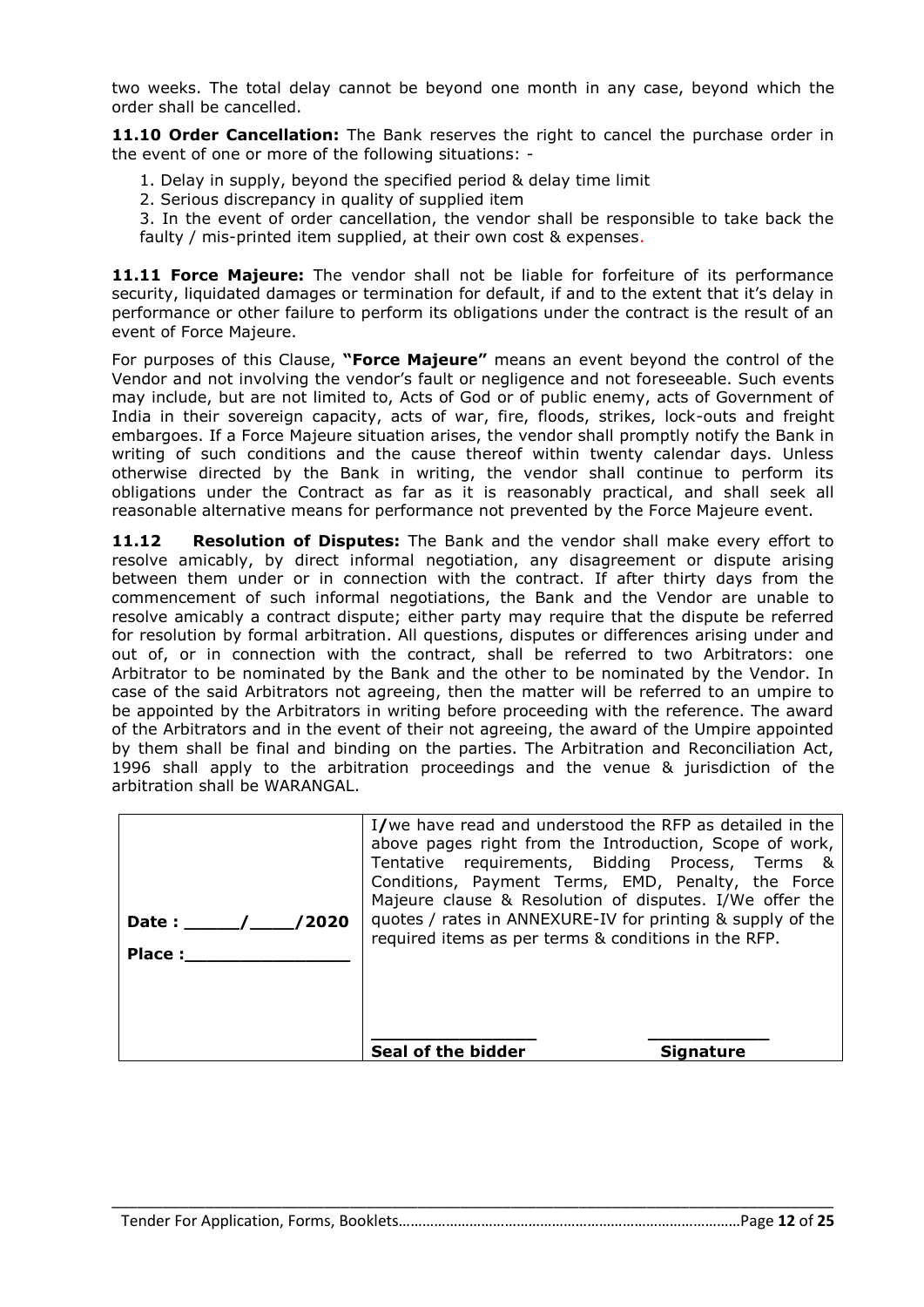# **CHECK LIST FOR VENDORS**

## **Submission of tender through ON-LINE**

#### **Vendors are advised to check & ensure to enclose the following list of documents before submitting the Tender**

| S.No           | <b>Document Name</b>                                                                                                 | <b>Tick</b><br>mark |
|----------------|----------------------------------------------------------------------------------------------------------------------|---------------------|
| $\mathbf{1}$   | Demand Draft for Tender cost and EMD (As in 5.10 Two Stage Bidding<br>Process)                                       |                     |
| $\overline{2}$ | Letter authorization to the representing executive(s)<br>(See 7.4(f) below) (Format in ANNEXURE-II)                  |                     |
| 3              | Self-declaration letter for not having BLACK LISTED by any Bank or<br>Govt. Organization - (Format in ANNEXURE-III)  |                     |
| 4              | Bidder's General Information (Format in Annexure-IV)                                                                 |                     |
| 5              | Complete Tender Document signed on all the pages                                                                     |                     |
| 6              | Certificate of Registration copy<br>(Registration with Government of AP or TS)                                       |                     |
| $\overline{7}$ | Memorandum of Articles of Association, Partnership Deed, if any                                                      |                     |
| 8              | Sales / GST Tax - Registration Copy                                                                                  |                     |
| 9              | IT Return for last 3 years                                                                                           |                     |
| 10             | Audited Balance sheets and Profit & Loss<br>(Financial /Turnover) Statements for last three years                    |                     |
| 11             | Experience documents / Copies of Purchase Orders & Delivery<br>certificates                                          |                     |
| 12             | Samples of material viz., White /Ledger/Kraft Paper of 70,80 GSM or<br>finished product of Stationery Items - Should |                     |
| 13             | Other required documents mentioned elsewhere in this tender<br>document                                              |                     |

#### **Note: NON-SUBMISSION of any of the above documents may result in rejection of the tender**

**General Manager-I**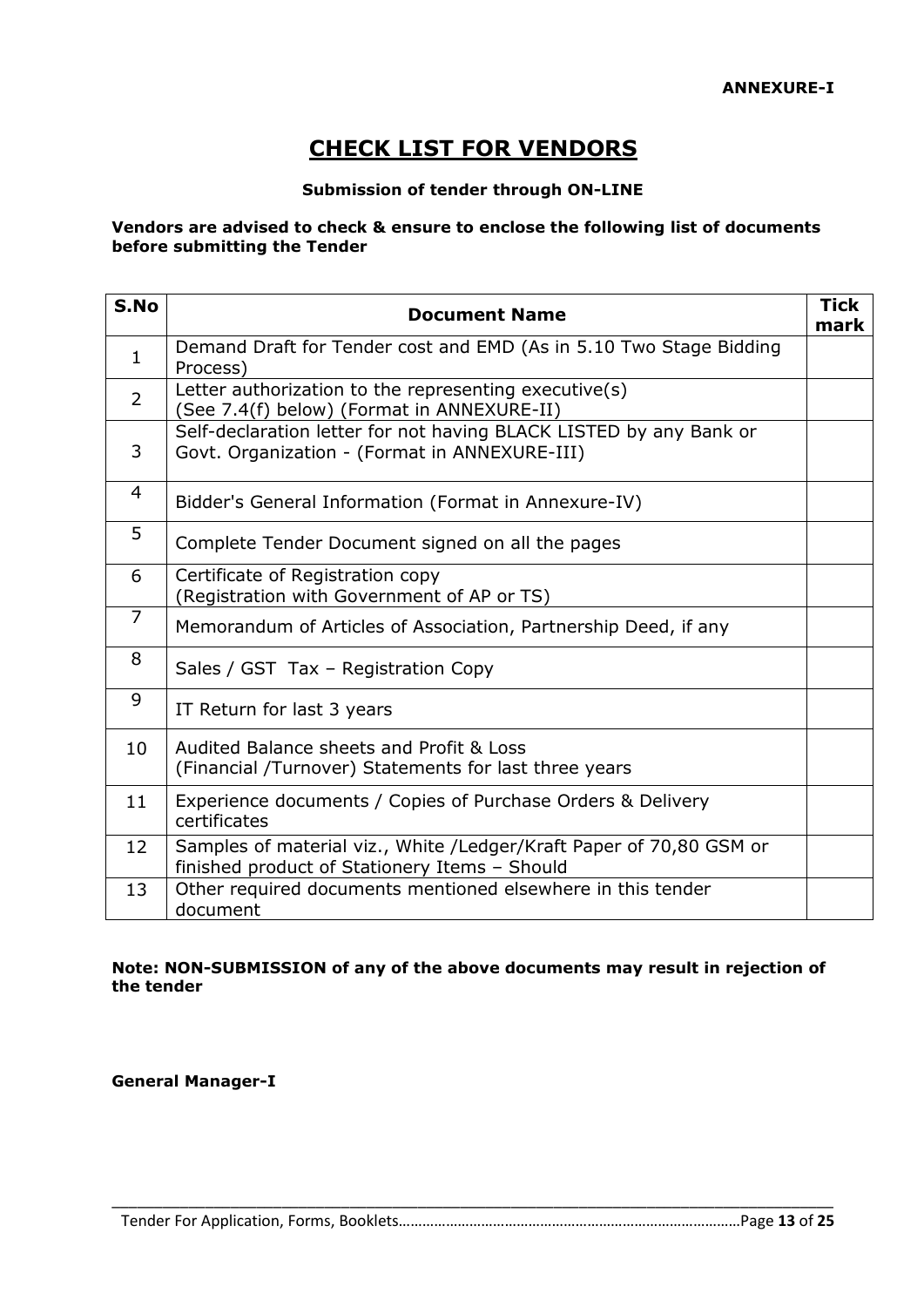## **DRAFT – Letter of Authorization**

| General Manager (I)<br>Andhra Pradesh Grameena Vikas Bank,<br>Head Office, Warangal,<br>H.No.2-5-8/1, Ram Nagar, Hanmakonda,<br>Warangal Urban District- 506001<br>Telangana State |         |
|------------------------------------------------------------------------------------------------------------------------------------------------------------------------------------|---------|
| Dear Sir,                                                                                                                                                                          |         |
| Tender Ref. No:3 ___ /2020-21 dated ___ /09/2020                                                                                                                                   |         |
|                                                                                                                                                                                    | who are |
| established and reputed printers of various stationery items, viz; Forms, Applications,                                                                                            |         |
|                                                                                                                                                                                    |         |
|                                                                                                                                                                                    |         |
|                                                                                                                                                                                    |         |
|                                                                                                                                                                                    |         |
|                                                                                                                                                                                    |         |

The above representative shall be responsible for answering any query and authenticate as required during the process of tender opening for smooth conclusion.

Yours faithfully,

For and on behalf of M/s \_\_\_\_\_\_\_\_\_\_\_\_\_\_\_\_\_\_\_\_\_\_\_\_\_\_\_\_\_\_\_\_\_\_\_\_\_

(Name of Printer/manufacturer)

Signature of the Authorized Person

**Note:** This letter of authority should be written / printed on the letterhead of the printer/manufacturer/s and should be signed by a competent person of the printer / manufacturer.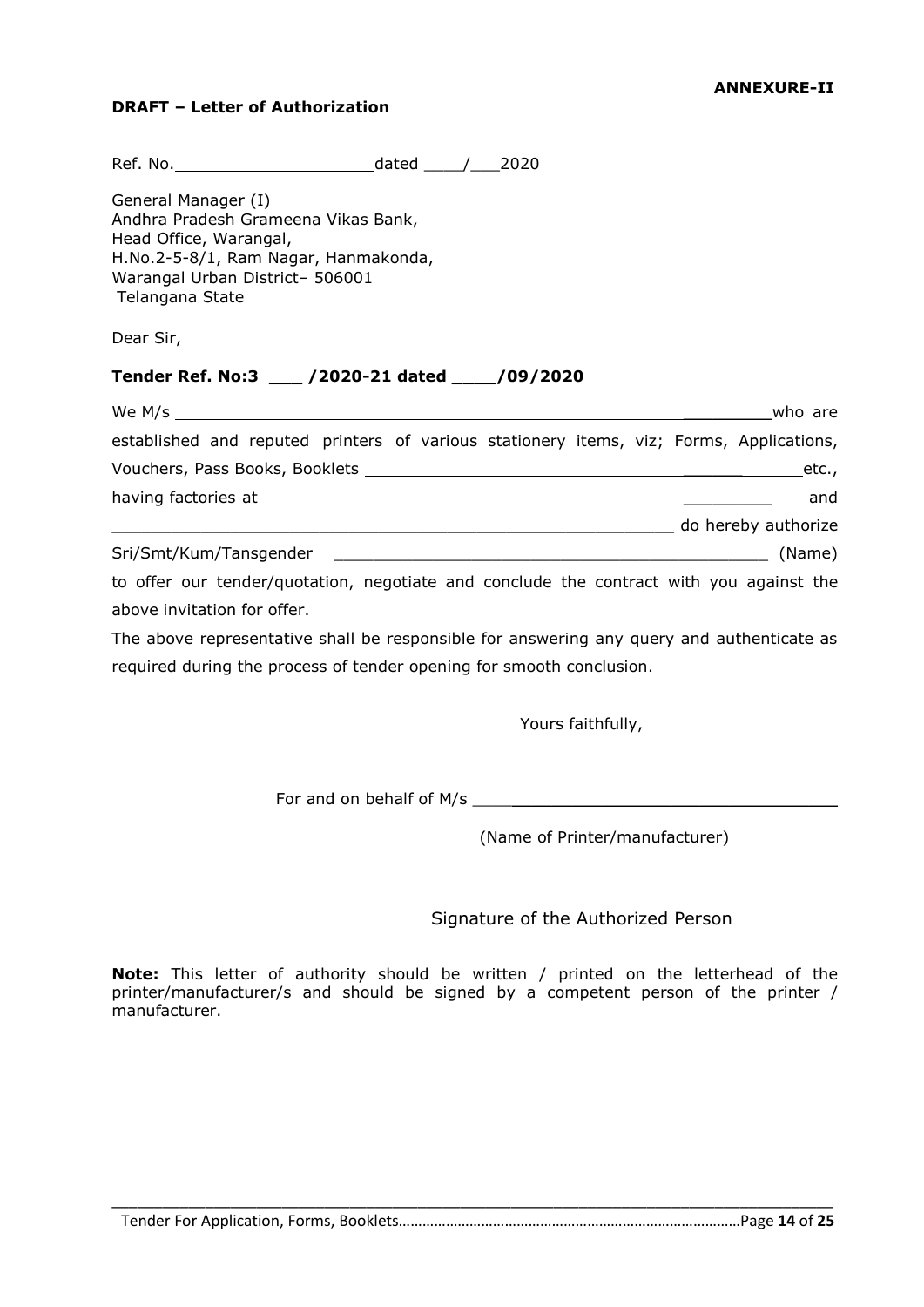#### **ANNEXURE-III**

# **DRAFT – NON-BLACKLISTING LETTER**

| Our Lr No: 2020                                                                                                                                                                    |  |  |  |         |
|------------------------------------------------------------------------------------------------------------------------------------------------------------------------------------|--|--|--|---------|
| General Manager (I)<br>Andhra Pradesh Grameena Vikas Bank,<br>Head Office, Warangal,<br>H.No.2-5-8/1, Ram Nagar, Hanmakonda,<br>Warangal Urban District- 506001<br>Telangana State |  |  |  |         |
| Dear Sir,                                                                                                                                                                          |  |  |  |         |
| Tender Ref. No:3 ____ /2020-21 dated ____/09/2020                                                                                                                                  |  |  |  |         |
|                                                                                                                                                                                    |  |  |  | who are |
| established and reputed printers of various stationery items, viz; Forms, Applications,                                                                                            |  |  |  |         |
| Vouchers, Pass Books, Booklets, Language Communication and Communication of the Maring                                                                                             |  |  |  |         |
|                                                                                                                                                                                    |  |  |  | and     |
|                                                                                                                                                                                    |  |  |  |         |
| that our concern is <b>NOT-BLACKLISTED</b> by any Bank nor a Govt. organization during the                                                                                         |  |  |  |         |
| last THREE years.                                                                                                                                                                  |  |  |  |         |

We assure you of our best services timely and qualitatively.

Yours faithfully,

For and on behalf of M/s \_\_\_\_\_\_\_\_\_\_\_\_\_\_\_\_\_\_\_\_\_\_\_\_\_\_

(Name of Printer/manufacturer)

 $\mathcal{L}_\mathcal{L}$  , where  $\mathcal{L}_\mathcal{L}$  is the set of the set of the set of the set of the set of the set of the set of the set of the set of the set of the set of the set of the set of the set of the set of the set of the Signature of the Authorized Person

Note: This letter of NON-BLACKLISTING should be written / printed on the letterhead of the printer/manufacturer/s and should be signed by a competent person of the manufacturer.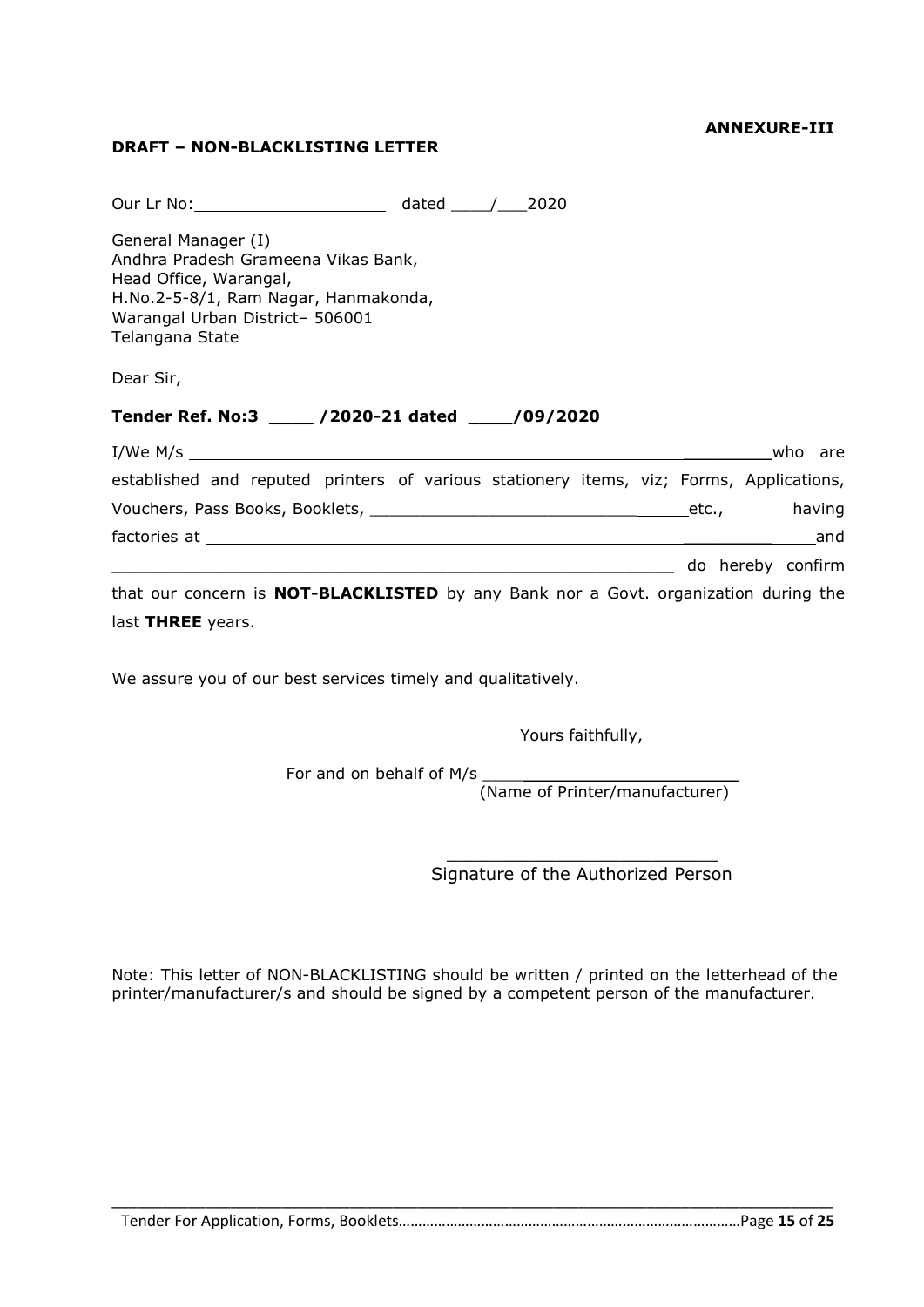(Ref: Tender Notice No.3 /2020-21 dated \_\_\_\_\_\_\_\_\_\_\_

# **BIDDERS' GENERAL INFORMATION & PRE-QUALIFICATION DATA EMPANELMENT OF VENDORS**

# **PLEASE FILL UP ALL THE COLUMNS LEGIBLY**

| S.<br><b>No</b> | <b>Specifications</b>                                                                                                                                                       | <b>Particulars</b>                                                                                                                                    |
|-----------------|-----------------------------------------------------------------------------------------------------------------------------------------------------------------------------|-------------------------------------------------------------------------------------------------------------------------------------------------------|
|                 | Name of the Unit/Firm with full<br>address with Telephone / Mobile/<br>FAX.Nos/Email Address etc.,                                                                          |                                                                                                                                                       |
|                 | Administrative Office:                                                                                                                                                      |                                                                                                                                                       |
| $\mathbf{1}$    | Factory Address:                                                                                                                                                            |                                                                                                                                                       |
|                 | Whether ISO certified /<br>IBA/RBI/SBI/approved Unit<br>(if so, enclose copy of relative<br>certificate issued)                                                             |                                                                                                                                                       |
| $\overline{2}$  | <b>CONSTITUTION</b><br>(Enclose evidence like Certificate<br>of Commencement of Business /<br>memorandum of Articles of                                                     | a) Proprietary /Partnership /Private/<br>Limited/ Public ltd. Company/Co-op<br>Society (Delete inapplicable)                                          |
|                 | Association/ Partnership Deed<br>Etc)                                                                                                                                       | b) SSI Registration No./Trade License<br>No. (Enclose Copy of Certificate)<br>Date valid up to :___                                                   |
| 3               | Year of Establishment/<br>Experience in line of activity:<br>(Please see Annexure-I)<br>Eligibility criteria for category<br>wise minimum length if<br>experience required) | Year of establishment:<br>(As per Unit Registration Certificate}<br>Experience in years of the Proprietor / partner<br>Director of the unit:<br>years |
| 4               | Name of the Proprietor/<br>Mg.Partner/Mg.Director etc                                                                                                                       |                                                                                                                                                       |
| 5               | Name and addresses of the Bankers /<br><b>Phone Numbers</b>                                                                                                                 | BRANCH: ____________________________                                                                                                                  |
| 6               | Whether registered for GST<br>purposes?<br>(Mention GST No. and furnish<br>Xerox copies)                                                                                    |                                                                                                                                                       |
| 7               | Whether an Assesse of Income Tax<br>(Enclose copies of IT Return for the<br>last 3 years with all enclosures)                                                               | TAN No:                                                                                                                                               |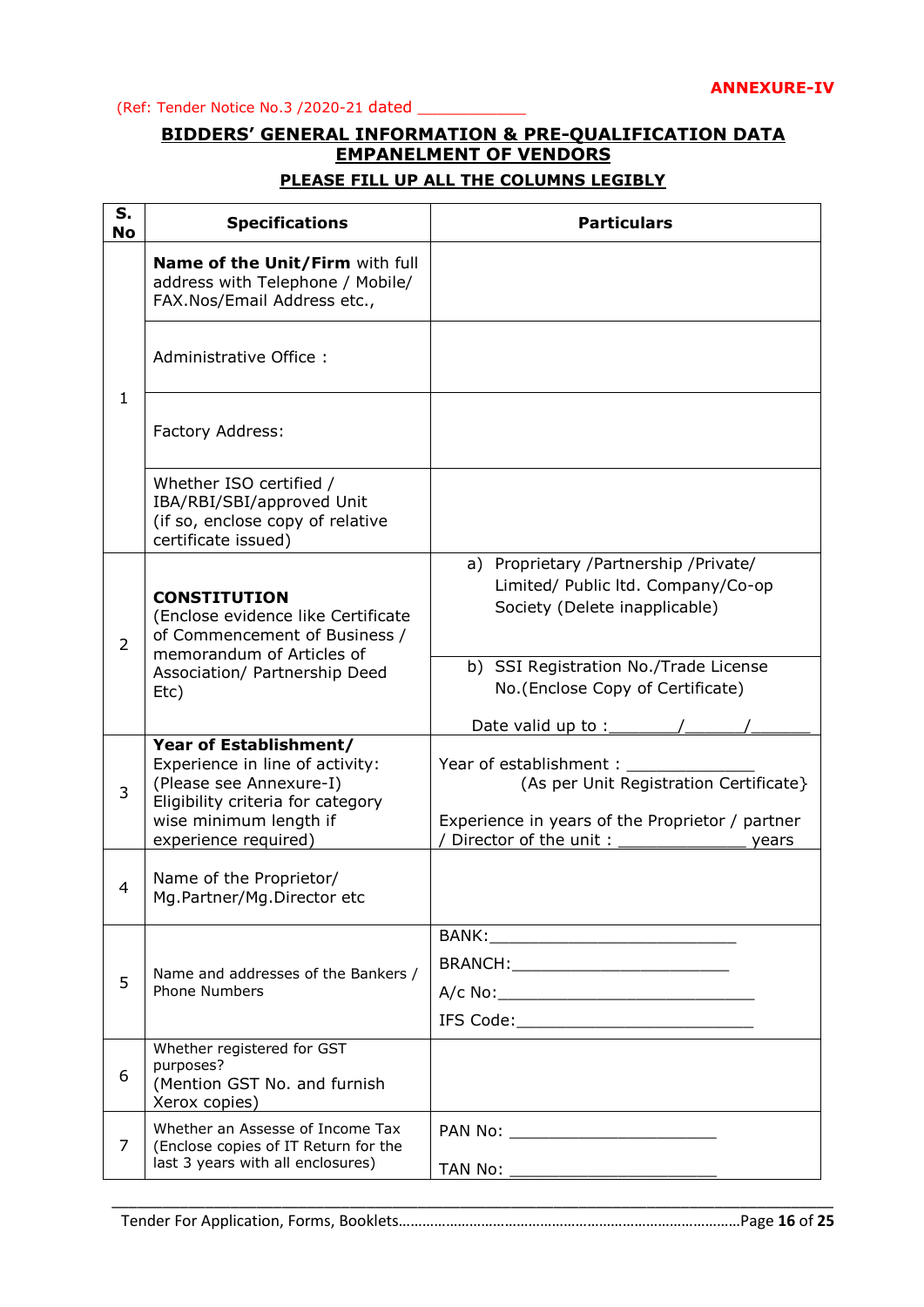|    |                                                                                                                                                                                                   | Rs. in lakhs                                                                                                    |
|----|---------------------------------------------------------------------------------------------------------------------------------------------------------------------------------------------------|-----------------------------------------------------------------------------------------------------------------|
| 8  | <b>Annual Turnover</b> for the last 3<br>years<br>(Balance Sheets to be enclosed)                                                                                                                 |                                                                                                                 |
| 92 | Details of Machinery, with brief<br>description of its output per day:<br>(Enclose separate paper if space is<br>not sufficient)                                                                  |                                                                                                                 |
| 10 | Whether you have the capacity to<br>take up MULTICOLOUR printing jobs?                                                                                                                            | Yes / No contract the Sea of the Sea of the Sea of the Sea of the Sea of the Sea of the Sea of the Sea of the S |
| 11 | Whether you accept to execute the<br>order as per the specifications of<br>paper (GSM) and make of Grade-A<br>Mills, mentioned in the RFP,<br>throughout the validity of the<br>agreement period? |                                                                                                                 |
| 12 | Whether you are ready to accept to<br>Print & Supply at the L-1 approved<br>rates for a period of two years<br>without interruption for whatever<br>reason?                                       |                                                                                                                 |
| 13 | Whether you accept to provide<br>INSURANCE against Fire, Theft, Riots<br>during transit for finished products till<br>delivery at the destinations stated in<br>the RFP?                          |                                                                                                                 |
| 14 | Names of Institutions/ Govt, Agencies<br>/ Banks, reputed companies etc., to<br>whom your unit is executing works<br>and maintained their against the<br>turnover in the last year                | You should submit Orders & Completion Certificates                                                              |
| 15 | Detailed description of works<br>undertaken                                                                                                                                                       |                                                                                                                 |
| 16 | Were you removed / blacklisted<br>at any time in any Bank / Govt.<br>organization?<br>If yes mention details                                                                                      | YES / NO<br>Self-declaration Letter enclosed                                                                    |

## **COMPLIANCE STATEMENT**

## **Declaration:**

We hereby undertake and agree by all the terms and conditions stipulated by the Bank in the Tender Document.

PLACE :\_\_\_\_\_\_\_\_\_\_\_\_\_\_\_\_

DATE : \_\_\_\_\_\_/\_\_\_\_\_/2020

\_\_\_\_\_\_\_\_\_\_\_\_\_\_\_\_\_\_\_ \_\_\_\_\_\_\_\_\_\_\_\_\_\_\_\_\_\_\_\_ Stamp/Seal Signature & Designation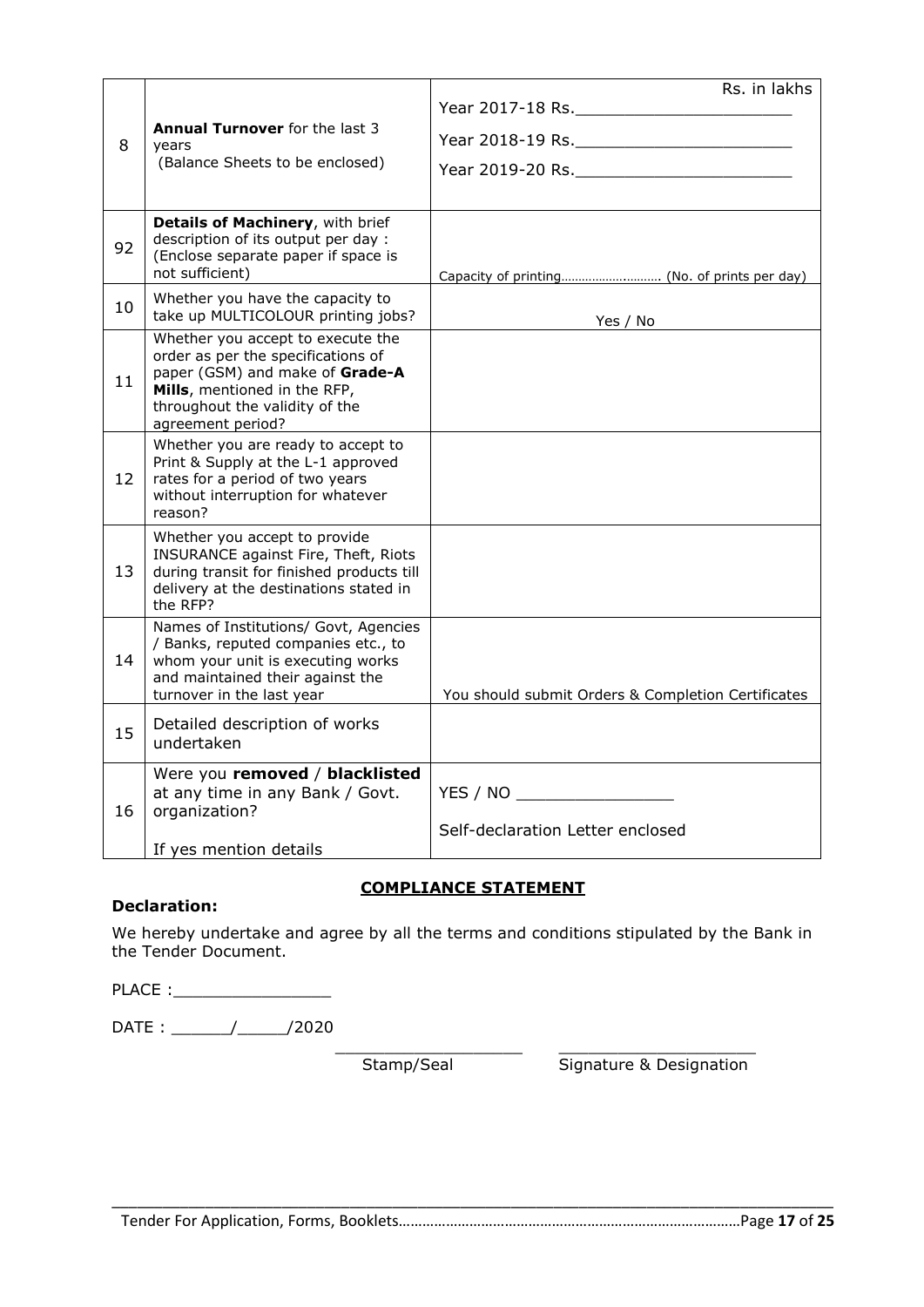To, 2020 The General Manager, Andhra Pradesh Grameena Vikas Bank, Head Office :: WARANGAL

## **LETTER OF INTENT /ACCEPTANCE**

Dear Sir,

#### **EMPANELMENT OF PRINTERS**

Ref: Tender Notice No.3 /2020-21 dated 1/2020 for Empanelment of Printers ON-**LINE** – and posted in Bank's website **[www.apgvbank.in](http://www.apgvbank.in/)** on \_\_\_/\_\_\_/2020

With reference to the above Tender, I/We accept to print & supply all the items mentioned therein, at the L-1 rates approved by the Bank.

I/We intend to sign the AGREEMENT as stated in the tender document and accept all Terms & Conditions contained therein. The agreement shall be valid for a period of two years after execution.

I/We undertake to continuously print & supply to all the purchase orders placed on me/us for any of the items noted in the Commercial Bid and as per specifications of paper, binding, time of supply, etc., mentioned in the RFP, without giving scope for compromise in quality / quantity or delay during the currency of the agreement or beyond with mutual consent.

I/We honour the condition of EMD to be retained till the expiry of the agreement and/or till the end of all supplies against the orders placed even beyond the agreement date. I/We shall bear the expenditure for purchase of Rs.100/- Stamp(s) to be affixed on the Agreement.

Yours faithfully,

Proprietor(s)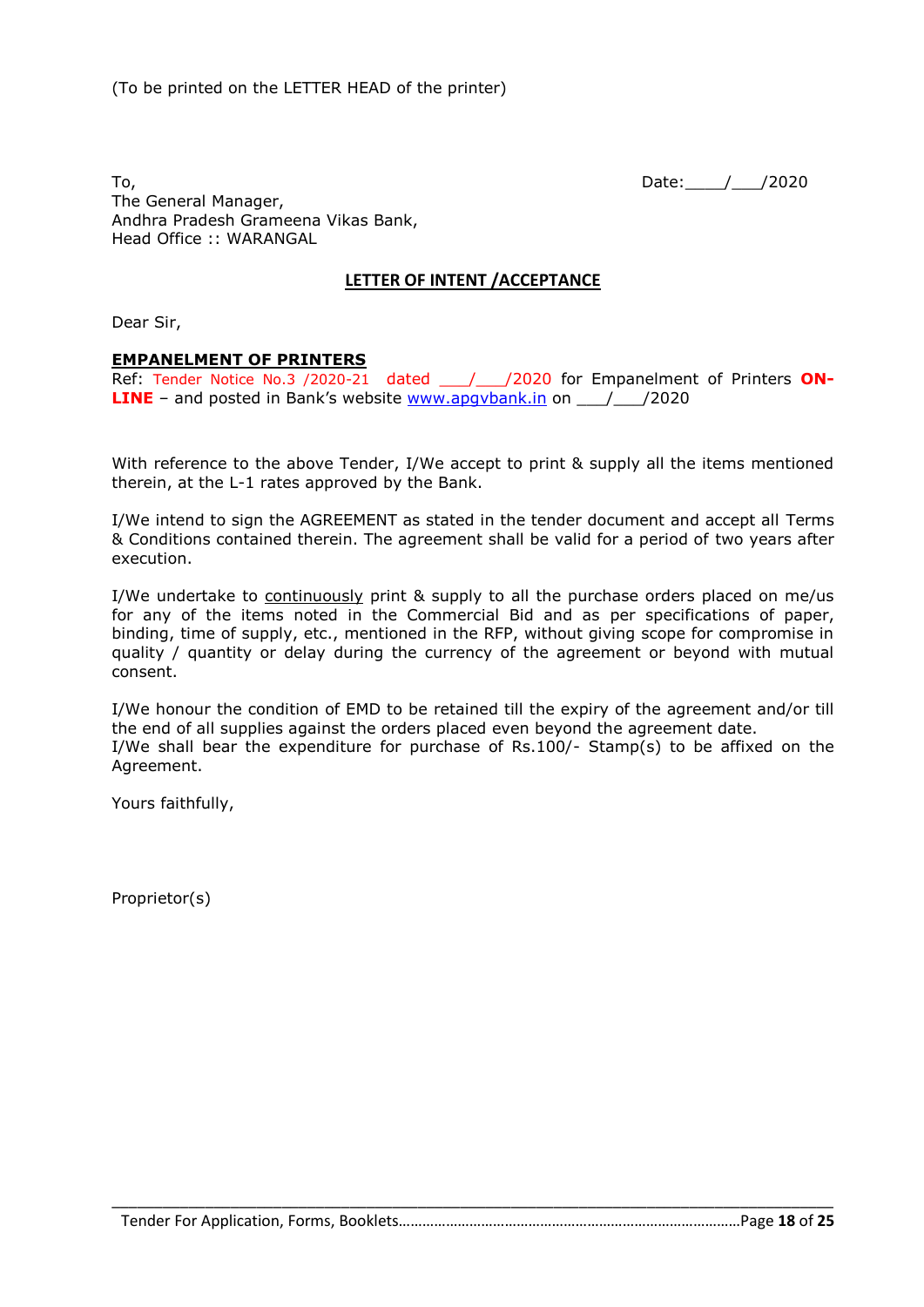DRAFT

# **AGREEMENT**

#### (For Printing & Supply of Applications, Forms, Pass Books, Vouchers etc.)

This agreement is made on this the \_\_\_\_\_ day of \_\_\_\_\_\_\_\_\_\_\_\_\_\_\_\_\_\_\_\_ 2020, between Andhra Pradesh Grameena Vikas Bank, a Government of India Undertaking under the Banking Regulation Act, 1976, having its Head Office at D.No: 2-5-8/1, RAMNAGAR, HANUMKONDA -– 506 001, Warangal district, in Telangana state, being represented by its Chief Manager, Planning & Development department, hereinafter referred to as "**The Bank**", which expression shall, unless it be repugnant to the context or meaning thereof, mean and include its successors and authorized representatives, on the other part M/s

\_\_\_\_\_\_\_\_\_\_\_\_\_\_\_\_\_\_\_\_\_\_\_\_\_\_\_\_\_\_\_\_\_\_\_\_\_\_\_\_, proprietary/partnership firm carrying on its

business at #\_\_\_\_\_\_\_\_\_\_\_\_, \_\_\_\_\_\_\_\_\_\_\_\_\_\_\_\_\_\_\_\_\_\_, Hyderabad/\_\_\_\_\_\_\_\_\_\_\_\_\_\_\_\_\_\_\_

PIN-\_\_\_\_\_\_\_\_\_\_\_\_\_. Represented by its proprietor/\_\_\_\_\_\_\_\_\_\_\_\_\_\_ Sri/Smt \_\_\_

\_\_\_\_\_\_\_\_\_\_\_\_\_\_\_\_\_\_\_\_\_\_\_\_\_, hereinafter called **"The Printer"** which expression shall unless repugnant to the context shall include its legal heirs, successors and assignees on the other part.

Whereas, the Bank for the purpose of carrying on its banking business needs to empanel printers for printing and supply of Applications, Forms, Pass books, Documents, Vouchers, Registers and General stationery, the Bank had issued an RFP.

Whereas the printer has applied and is found eligible for appointment, as an empanelled printer to the Bank for a period of two years.

NOW IT IS AGREED BETWEEN THE PARTIES HERETO AS FOLLOWS:

- 1. **EMPANELLMENT:** The Bank hereby appoints me/my printing concern, as the printer of the Bank to print and supply General printed items, as required by the Bank for a **period of two years** from the date of this agreement or till the next empanelment and/or unless otherwise specified.
- 2. **DEPOSIT OF EMD / SECURITY DEPOSIT:** The EMD of **Rs.\_\_\_\_\_\_\_\_\_\_/** submitted by me/my printing concern will form part of the **Security Deposit** which will be 2% of the tender value and held with the Bank throughout the rate contract period of the tender, i.e., for **two years**, and shall stand as guarantee for performance/execution of the order placed on the printer. I also understand, that, no interest will be payable on the earnest money deposit.
- 3. **BILL PAYMENT:** The payment will be made as per the approved L- 1 rates agreed through the "Letter of Intent / Acceptance" on satisfactory completion/execution of the order.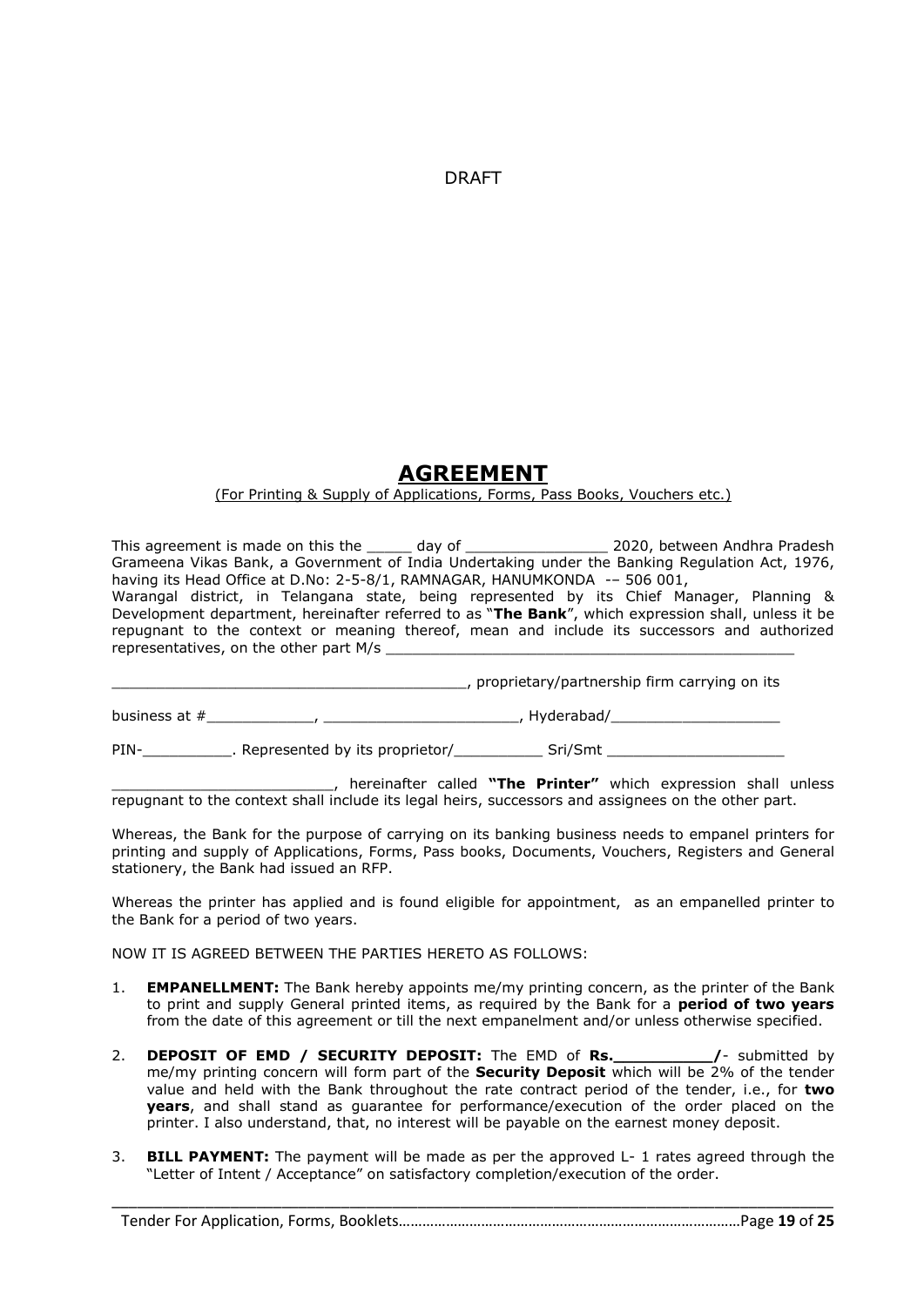- 4. **PLACING OF ORDERS:** The Bank places printing orders according to its requirements. No printer can demand or decline to execute any work order on the basis of quantity and amount of the order. Distribution of orders will be as per the tender terms & conditions, and on the performance of the printer. No correspondence will be entertained by the Bank in this regard.
- 5. **DELIVERY:** The ordered quantity of Forms/Registers/Documents/Applications shall be delivered at the destinations noted in the RFP or as advised in the purchase order.
- 6. **SECRECY:** The printer should maintain strict confidentiality in printing of the Forms/Applications/Booklet etc., ordered by the Bank and should not disclose to third parties.
- 7. **TIME SCHEULE:** The time schedule for printing of Forms/Application/Booklets irrespective of quantity ordered for will be as under :
	- a. Forms & Vouchers 20 days
	- b. Applications & Pass Books 30 days
- 8. **PROOF:** Proof in respect of Applications/Forms/Booklets etc., should be submitted to the department for approval. Printing should be taken up only after the FINAL approval is accorded by the department Officials.
- 9. **Forfeiture of EMD Amount:** This amount will be forfeited, if the successful bidder refuses to accept purchase order or having accepted the purchase order fails to carry out his obligation mentioned therein.
- 10. **Bill Payment Terms:** No advance/ mobilization amount will be paid. Bill will be paid only on:
	- $\triangleright$  receipt of the item ordered at the destinations advised, as per specifications and Quantity & in good condition
	- $\triangleright$  receipt of Bill along with Delivery Challans from the recipients duly authenticated & Stamped for having received the item
- 11. **Fluctuations in market prices of Paper:** No subsequent pleas/excuses for nonperformance/execution of the order placed on them during the contracted period of two years shall be considered, showing the **"increase in market prices of the paper"** as the cause. Once the acceptance letter is submitted and agreement is entered, the vendor is bound to print & supply any of the items mentioned in the list till the currency of the contract period. Any reluctance on the part of the vendor shall be considered rejection of the order and shall tantamount to breach of the contract and shall be liable for forfeiture of the EMD amount and also penalty for delay.
- 12. **Penalty for delay:** The Bank reserves the right to levy penalty for delay in supply beyond the stipulated time. A penalty of 2% of the bill amount will be levied for delay of two week. The total delay cannot be beyond one month in any case, beyond which the order shall be cancelled.
- 13. **Serious Discrepancy:** In case of serious discrepancy in the item supplied, the Bank may cancel the entire purchase order and return the item(s) back to the vendor at vendor's costs and risks. The vendor shall give acceptance within one week from the date of order. Bank has right to cancel the order, if the same is not accepted within the stipulated period from the date of order and the earnest money of the bidder will be forfeited.
- 14. **Order Cancellation:** The Bank reserves the right to cancel the purchase order in the event of one or more of the following situations:
	- a. The vendor shall give acceptance within one week from the date of order. Bank has right to cancel the order, if the same is not accepted within the stipulated period from the date of order and the earnest money of the bidder will be forfeited.
	- b. Delay in supply, beyond the specified period & delay time limit
	- c. Serious discrepancy in quality of supplied item
	- d. In the event of order cancellation, the vendor shall be responsible to take back the faulty item supplied, at their own cost & expenses.
- **15. Further Orders:** The Bank may continue to place further orders beyond the valid period, by mutual agreement between the Bank and the vendor on the same approved rates.
- 16. **Force Majeure:** The vendor shall not be liable for forfeiture of its performance security, liquidated damages or termination for default, if and to the extent that it's delay in performance or other failure to perform its obligations under the contract is the result of an event of Force Majeure.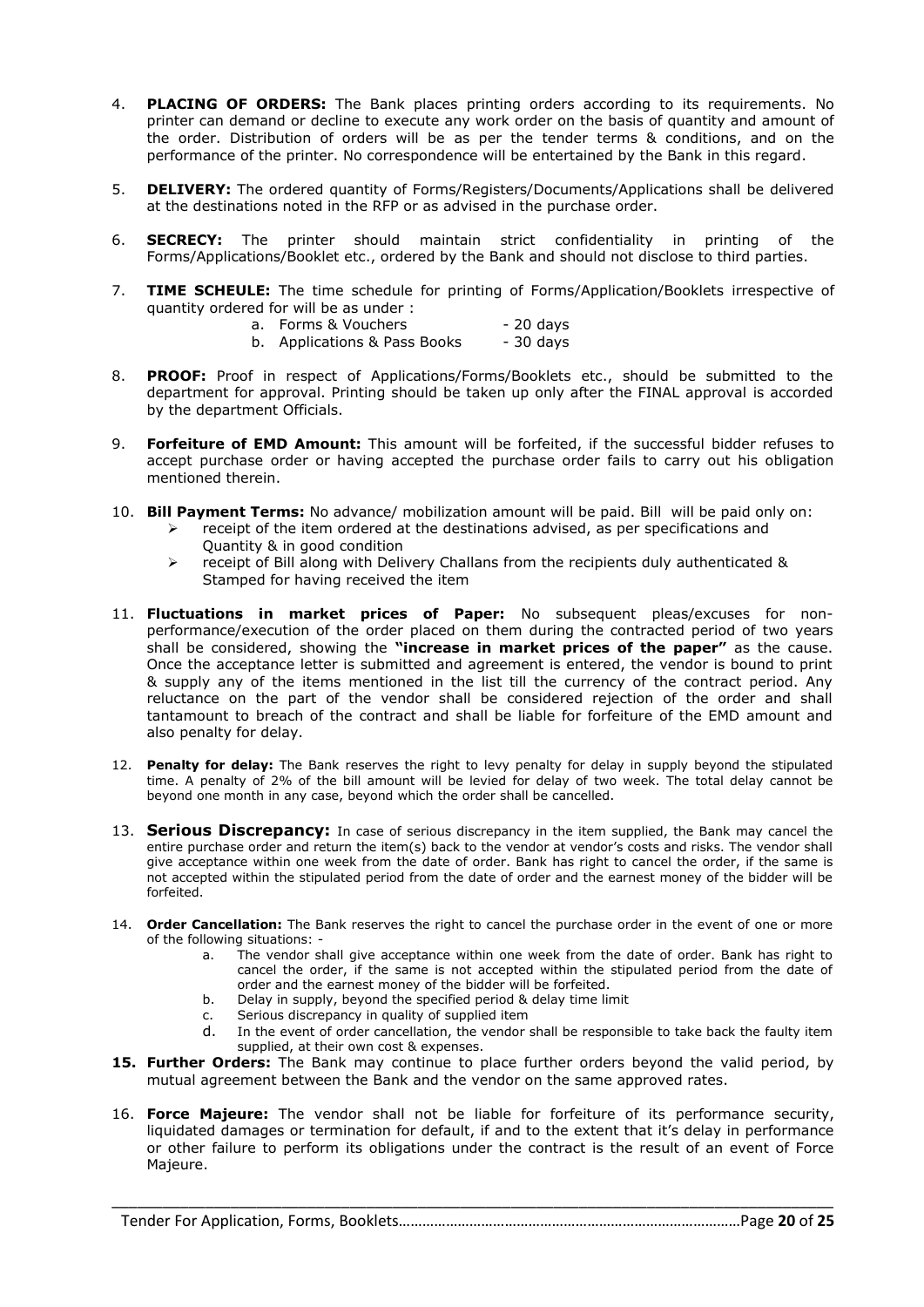For purposes of this Clause, "Force Majeure" means an event beyond the control of the Vendor and not involving the vendor's fault or negligence and not foreseeable. Such events may include, but are not limited to, Acts of God or of public enemy, acts of Government of India in their sovereign capacity, acts of war, fire, floods, strikes, lock-outs and freight embargoes. If a Force Majeure situation arises, the vendor shall promptly notify the Bank in writing of such conditions and the cause thereof within twenty calendar days. Unless otherwise directed by the Bank in writing, the vendor shall continue to perform its obligations under the Contract as far as it is reasonably practical, and shall seek all reasonable alternative means for performance not prevented by the Force Majeure event.

17. **Resolution of Disputes:** The Bank and the vendor shall make every effort to resolve amicably, by direct informal negotiation, any disagreement or dispute arising between them under or in connection with the contract.

Even after thirty days from the commencement of such informal negotiations, if the Bank and the Vendor are unable to resolve amicably a contract dispute; either party may require that the dispute be referred for resolution by formal arbitration. All questions, disputes or differences arising under and out of, or in connection with the contract, shall be referred to two Arbitrators: one Arbitrator to be nominated by the Bank and the other to be nominated by the Vendor. In the case of the said Arbitrators not agreeing, then the matter will be referred to an umpire to be appointed by the Arbitrators in writing before proceeding with the reference. The award of the Arbitrators and in the event of their not agreeing, the award of the Umpire appointed by them shall be final and binding on the parties. The Arbitration and Reconciliation Act, 1996 shall apply to the arbitration proceedings and the venue & jurisdiction of the arbitration shall be WARANGAL.

18. The printer agrees to abide by the terms and conditions issued by the Bank from time to time at the time of entrustment of works

| <b>Address of the Bank</b>                                   |
|--------------------------------------------------------------|
| ANDHRA PRADESH GRAMEENA VIKAS BANK,<br>HEAD OFFICE: Warangal |
| D.No: 2-5-8/1, RAMNAGAR                                      |
| HANUMKONDA -- 506 001                                        |
| District: WARANGAL                                           |
| State: Telangana                                             |
| PH: 0870 - 2577766, 9491035491,<br>9440663873, 8331019299    |
|                                                              |

19. Notices : The address for service of all notices on the parties of MOU is as under:

20. **Non-Exclusivity clause:** This agreement between the parties is on a non-exclusive basis and either party hereto may enter into similar agreement(s) with other parties/Banks, as the case may be.

| Signed on this day<br>the | 2020 at | (Place)                                |
|---------------------------|---------|----------------------------------------|
| For M/s                   |         | For Andhra Pradesh Grameena Vikas Bank |

 $\Box$ 

Stamp & Seal Proprietor's Signature Signature Signature of Designated Official & Seal

(Name ……………………………………………………) (Name…………………………………………………………)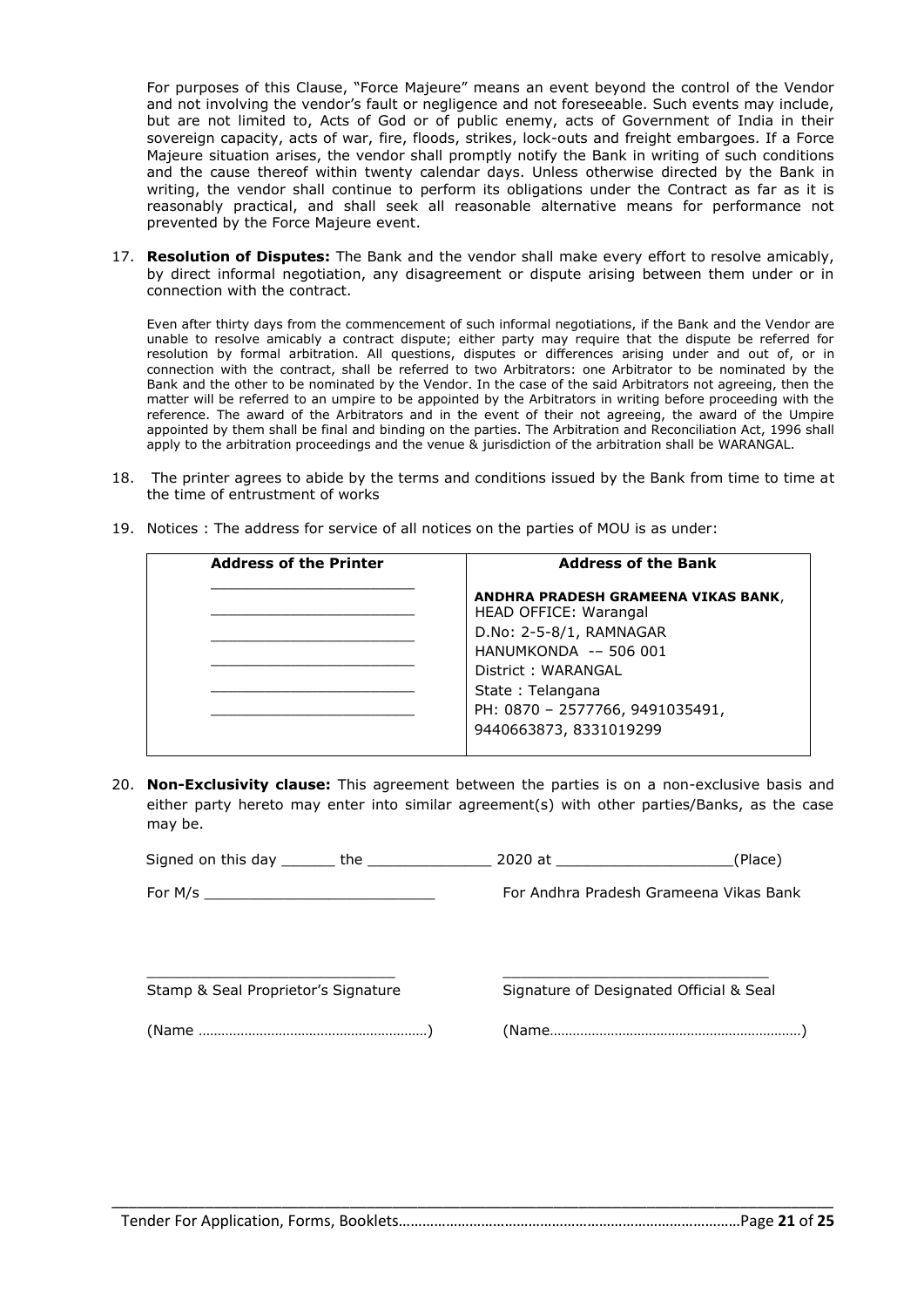# **COMMERCIAL BIDS (SEGMENTS – A to D)**

To, The General Manager(I) Andhra Pradesh Grameena Vikas Bank Head office: Warangal

Sir,

While accepting all Terms & Conditions in the RFP, we quote the following rates which shall be valid for a period of **Two years** from the date of approval / agreement

|                | <b>SEGMENT-A</b>                                      |                  |             |                                                       |             |            |                         |                         |                         |             |
|----------------|-------------------------------------------------------|------------------|-------------|-------------------------------------------------------|-------------|------------|-------------------------|-------------------------|-------------------------|-------------|
|                | FORMS in PADS (100 Folios in one pad)- In WHITE PAPER |                  |             |                                                       |             |            |                         |                         |                         |             |
| S.<br>No.      | Pad Type                                              | <b>Item Code</b> | <b>Type</b> | Printing / Colour /<br><b>Numbering</b>               | <b>Size</b> | <b>GSM</b> | No. of<br><b>Folios</b> | No. of<br><b>Prints</b> | Approximate<br>Quantity | <b>RATE</b> |
| $\mathbf 1$    | Single Side Printing                                  | 207              | Pad         | Black - Single<br>side                                | 8" x 13"    | 70         | 1                       | $\mathbf{1}$            | 8000 Pads               |             |
| $\overline{2}$ | Single side Printing                                  |                  | Pad         | Black - Single<br>side                                | 8.5"x11.5"  | 70         | 1                       | $\mathbf{1}$            | 80000 Pads              |             |
| 3              | Single side Printing                                  | 723              | Pad         | Multi-Color                                           | 8.5"x11.5"  | 80         | $\mathbf{1}$            | $\mathbf{1}$            | <b>5000 Pads</b>        |             |
| 4              | Two sides (Double side) Printing                      | 703              | Pad         | Black (B&B)                                           | 8" x 13"    | 70         | $\mathbf{1}$            | $\overline{2}$          | 2000 Pads               |             |
| 5              | Two sides (Double side) Printing                      |                  | Pad         | Black (B&B)                                           | 8.5"x11.5"  | 70         | $\mathbf{1}$            | $\overline{2}$          | 20000 Pads              |             |
| 6              | Letter Pad - Letter Heads for branches                | 807              | Pad         | Multicolor                                            | 7.5"x9.5"   | 70         | 1                       | 1                       | 1500 Pads               |             |
| $\overline{7}$ | Letter pad - Letter Heads(A4 - size) - WHITE          | 806              | Pad         | Multicolor                                            | 8.5"x11.5"  | 80         | $\mathbf{1}$            | $\mathbf{1}$            | 2000 Pads               |             |
| 8              | <b>Account Opening Form</b>                           | 701              | Single      | Multi Color                                           | 8.25"x11"   | 80         | 4                       | 8                       | 20,00,000<br>forms      |             |
| 9              | Single side Printing                                  | 700              | Pad         | Multi Color/<br><b>CONTINUOUS</b><br><b>NUMBERING</b> | 8.25"x11"   | 80         | $\mathbf{1}$            | 1                       | 3000 Pads               |             |
|                | NOTE: THE RATES QUOTED ARE EXCLUSIVE OF GST           |                  |             |                                                       |             |            |                         |                         |                         |             |
| Place:         |                                                       |                  |             |                                                       |             |            |                         | Signature with Stamp    |                         |             |
|                |                                                       |                  |             |                                                       |             |            |                         |                         |                         |             |
|                | Date: $/$<br>/2020                                    |                  |             |                                                       |             |            |                         |                         |                         |             |
|                |                                                       |                  |             |                                                       |             |            |                         |                         |                         |             |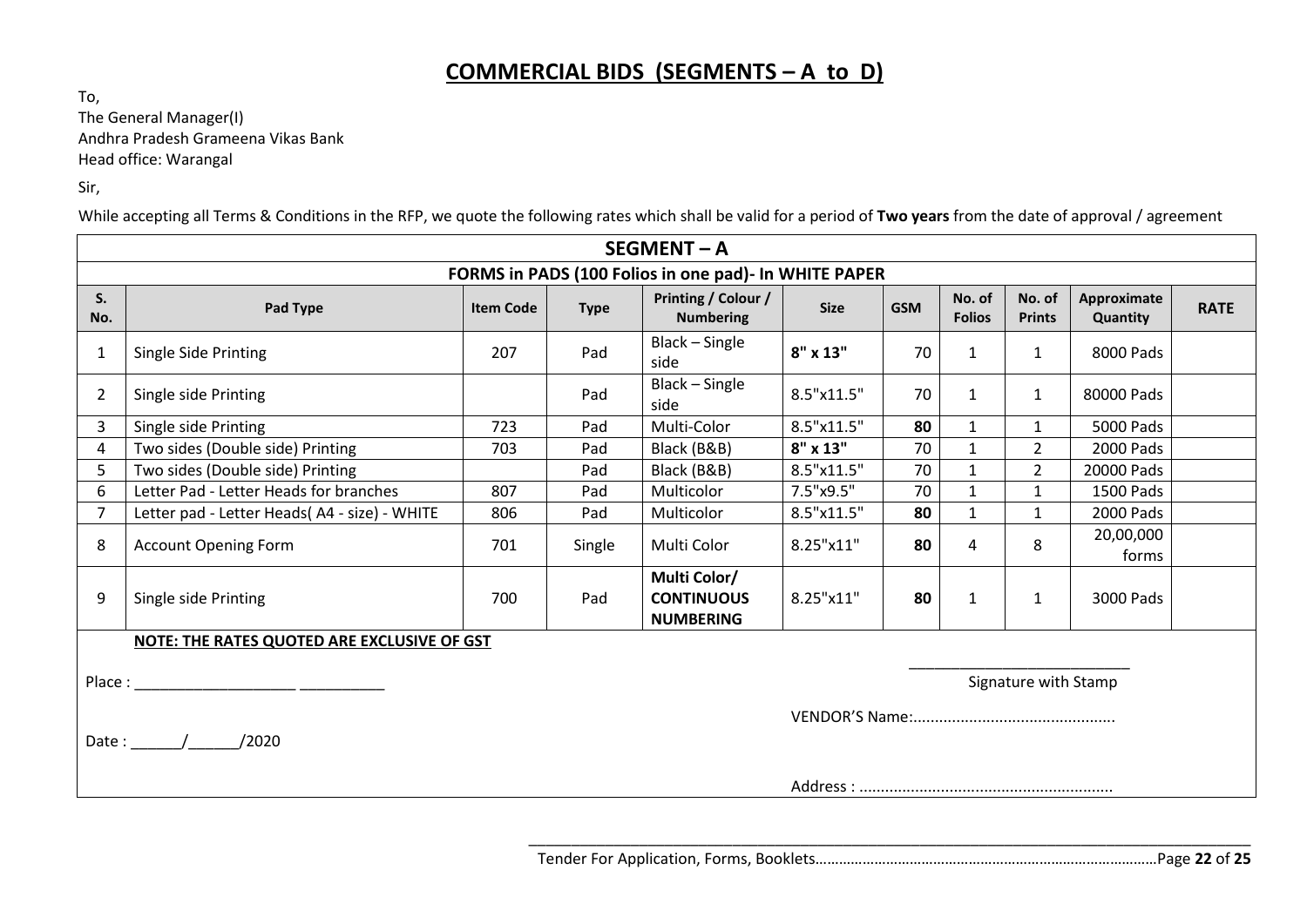|               | <b>SEGMENT - B</b>                                                                                                                                                        |                  |               |                                        |                        |            |                         |                         |                                 |             |
|---------------|---------------------------------------------------------------------------------------------------------------------------------------------------------------------------|------------------|---------------|----------------------------------------|------------------------|------------|-------------------------|-------------------------|---------------------------------|-------------|
|               | PASS BOOKS / BOOK LETS                                                                                                                                                    |                  |               |                                        |                        |            |                         |                         |                                 |             |
| <b>S. No.</b> | <b>Booklet Type</b>                                                                                                                                                       | <b>Item Code</b> | <b>Type</b>   | <b>Printing / Color</b><br>/ Numbering | <b>Size</b>            | <b>GSM</b> | No. of<br><b>Folios</b> | No. of<br><b>Prints</b> | <b>Approximat</b><br>e Quantity | <b>RATE</b> |
| 10            | Printer Pass Books - Cover in Art Card<br>170 GSM - Inner Pages in 80GSM White<br>Maplitho                                                                                | $1100 -$<br>1104 | Single        | Multicolor                             | $20.5 \times 9$<br>Cms | 170/80     | 12                      | 12                      | 30,00,000<br><b>Books</b>       |             |
| 11            | Book let - KNOW YOUR BRANCH(Cover<br>in 300GSM Art Card with lamination&<br>Foreword in 80 GSM Multicolour &<br>other Inner pages in Black or single<br>colour on 80 GSM) | 1105             | Single        | Multicolor                             | $8.5''$ x11.5"         | 300 / 80   | $22 - 24$               | 44 - 48                 | 1700 Books                      |             |
| 12            | Book let - FIC BCA (Cover & Foreword<br>in Multicolour & other Inner pages in<br>Black)                                                                                   | 1106             | <b>Single</b> | Multicolor &<br><b>Black</b>           | 8.5"x11.5"             | 300 / 80   | $32 - 36$               | $64 - 72$               | 500 Books                       |             |
| 13            | Book let - VIGILANCE (Cover &<br>Foreword in Multicolour & other Inner<br>pages in Black)                                                                                 | 1107             | Single        | Multicolor &<br><b>Black</b>           | 7"x9.5"                | 300 / 80   | $9 - 10$                | $18 - 20$               | 500 Books                       |             |
| <b>TOTAL</b>  |                                                                                                                                                                           |                  |               |                                        |                        |            |                         |                         |                                 |             |
|               |                                                                                                                                                                           |                  |               |                                        |                        |            |                         |                         |                                 |             |
|               | NOTE: THE RATES QUOTED ARE EXCLUSIVE OF GST                                                                                                                               |                  |               |                                        |                        |            |                         |                         |                                 |             |
|               |                                                                                                                                                                           |                  |               |                                        |                        |            |                         |                         |                                 |             |
|               |                                                                                                                                                                           |                  |               |                                        |                        |            |                         | Signature with Stamp    |                                 |             |
|               |                                                                                                                                                                           |                  |               |                                        |                        |            |                         |                         |                                 |             |
| Date: $/$     | /2020                                                                                                                                                                     |                  |               |                                        |                        |            |                         |                         |                                 |             |
|               |                                                                                                                                                                           |                  |               |                                        |                        |            |                         |                         |                                 |             |
|               |                                                                                                                                                                           |                  |               |                                        |                        |            |                         |                         |                                 |             |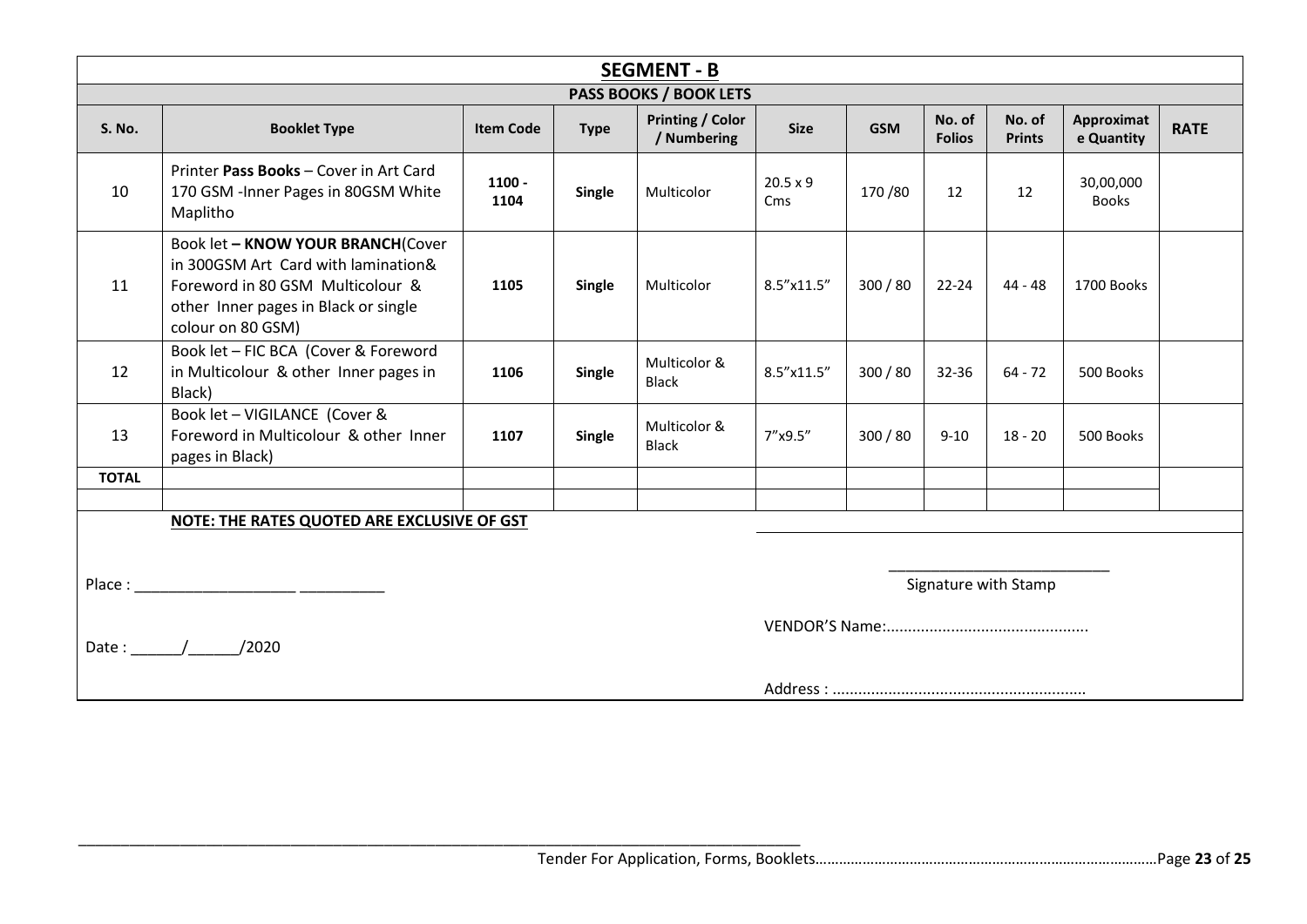|           |                                                                                                      |              | <b>SEGMENT - C</b> |                                           |                 |            |                         |                         |                         |      |
|-----------|------------------------------------------------------------------------------------------------------|--------------|--------------------|-------------------------------------------|-----------------|------------|-------------------------|-------------------------|-------------------------|------|
|           | VOUCHERS & FORMS (100 Folios in one pad)- In WHITE, COLOUR, , LEDGER PAPER, KRAFT PAPER & CARD BOARD |              |                    |                                           |                 |            |                         |                         |                         |      |
| S.<br>No. | <b>Vouchers Type</b>                                                                                 | Item<br>Code | <b>Type</b>        | Printing /<br>Color /<br><b>Numbering</b> | <b>Size</b>     | <b>GSM</b> | No. of<br><b>Folios</b> | No. of<br><b>Prints</b> | Approximate<br>Quantity | Rate |
| 14        | Illiterate Thumb Impression Letter                                                                   | 403          |                    |                                           |                 |            |                         |                         |                         |      |
| 15        | Gold loan Slips                                                                                      | 1403         |                    |                                           |                 |            |                         |                         |                         |      |
| 16        | Debit Voucher - Deposits                                                                             | 1506         | Pad                | <b>Black</b>                              | 4.25"x7.5"      | 70         | $\mathbf{1}$            | $\mathbf{1}$            | 3,60,000 Pads           |      |
| 17        | Plain Debit - Transfer Voucher                                                                       | 1507         |                    |                                           |                 |            |                         |                         |                         |      |
| 18        | Demand Loan Debit Voucher                                                                            | 1508         |                    |                                           |                 |            |                         |                         |                         |      |
| 19        | Composite Transfer Voucher                                                                           | 1510         | Pad                | <b>RED</b>                                | 4.25"x7.5"      | 70         | 1                       | $\mathbf{1}$            | 5000 Pads               |      |
| 20        | Credit - SB/CA/CC/CCOD/RD/DL/TL - WHITE                                                              | 1502         | Pad                | Blue                                      | 4.25"x11"       | 70         | $\mathbf{1}$            | $2^{\circ}$             | 3,40,000 Pads           |      |
| 21        | Credit - TDR / STDR Vouchers - WHITE                                                                 | 1504         | Pad                | Green                                     | 4.25"x11"       | 70         | $\mathbf{1}$            | 2 <sup>1</sup>          | 20,000 Pads             |      |
| 22        | NEFT / RTGS Voucher - White                                                                          | 1509         | Pad                | <b>Black</b>                              | 5.75"x11"       | 70         | $\mathbf{1}$            | $2^{\circ}$             | 40,000 Pads             |      |
|           |                                                                                                      |              |                    | <b>COLOUR PAPER - Vouchers / Forms</b>    |                 |            |                         |                         |                         |      |
| 23        | Credit - Bankers's Cheques / Demand Draft - YELLOW                                                   | 1501         | Pad                | <b>Black</b>                              | 4.25"x11"       | 47/56      | $\mathbf{1}$            |                         | 2   10,000 Pads         |      |
| 24        | Credit - Plain - GREEN                                                                               | 1503         | Pad                | <b>Black</b>                              | 4.5"x7.5"       | 47/56      | $\mathbf{1}$            | $1 \mid$                | 30,000 Pads             |      |
| 25        | Debit - Advances - PINK                                                                              | 1505         | Pad                | <b>Black</b>                              | 4.5"x7.5"       | 47/56      | $\mathbf{1}$            |                         | 1 20,000 Pads           |      |
|           |                                                                                                      |              |                    | <b>LEDGER PAPER - Forms / Documents</b>   |                 |            |                         |                         |                         |      |
| 26        | Appln - LOCKER Application                                                                           | 209          | Pad                | <b>Black</b>                              | 7" x 9.5"       | 80         | $\mathbf{1}$            | $\overline{2}$          | 1000 Pads               |      |
| 27        | RD - Vikas Vishista Account Opening Form                                                             | 709          | Pad                | <b>Black</b>                              | 7" x 9.5"       | 80         | $\mathbf{1}$            | $\mathbf{1}$            | 1000 Pads               |      |
| 28        | <b>Demand Promissory Note</b>                                                                        | 401          | Pad                | <b>Black</b>                              | $8" \times 13"$ | 80         | $\mathbf{1}$            | $\mathbf{1}$            | 1000 Pads               |      |
| 29        | Take Delivery Letter Revival Letter                                                                  | 407          | Pad                | <b>Black</b>                              | $8" \times 13"$ | 80         | $1\,$                   | $\mathbf{1}$            | 8000 Pads               |      |
| 30        | SDL Agreements - For hiring of Locker (With FOLD)                                                    | 408          | Single             | <b>Black</b>                              | $8" \times 13"$ | 80         | 3                       | 6                       | 4000 forms              |      |
|           |                                                                                                      |              | <b>KRAFT PAPER</b> |                                           |                 |            |                         |                         |                         |      |
| 31        | Voucher DOCKET                                                                                       |              | 1402 Single        | <b>Black</b>                              | 5.4"x16.5"      | 80         | $\mathbf{1}$            | 1 <sup>1</sup>          | 6,00,000 slips          |      |
|           |                                                                                                      |              | <b>CARD BOARD</b>  |                                           |                 |            |                         |                         |                         |      |
| 32        | Leave Account Card (B & B)                                                                           | 712          | Single             | <b>Black</b>                              | 9" X 11"        | 180        | $\mathbf{1}$            | $\overline{2}$          | 2500 Cards              |      |
|           |                                                                                                      | <b>TOTAL</b> |                    |                                           |                 |            |                         |                         |                         |      |
|           | NOTE: THE RATES QUOTED ARE EXCLUSIVE OF GST                                                          |              |                    |                                           |                 |            |                         |                         |                         |      |
|           |                                                                                                      |              |                    |                                           |                 |            | Signature with Stamp    |                         |                         |      |
|           | /2020<br>Date: $/$                                                                                   |              |                    |                                           |                 |            |                         |                         |                         |      |